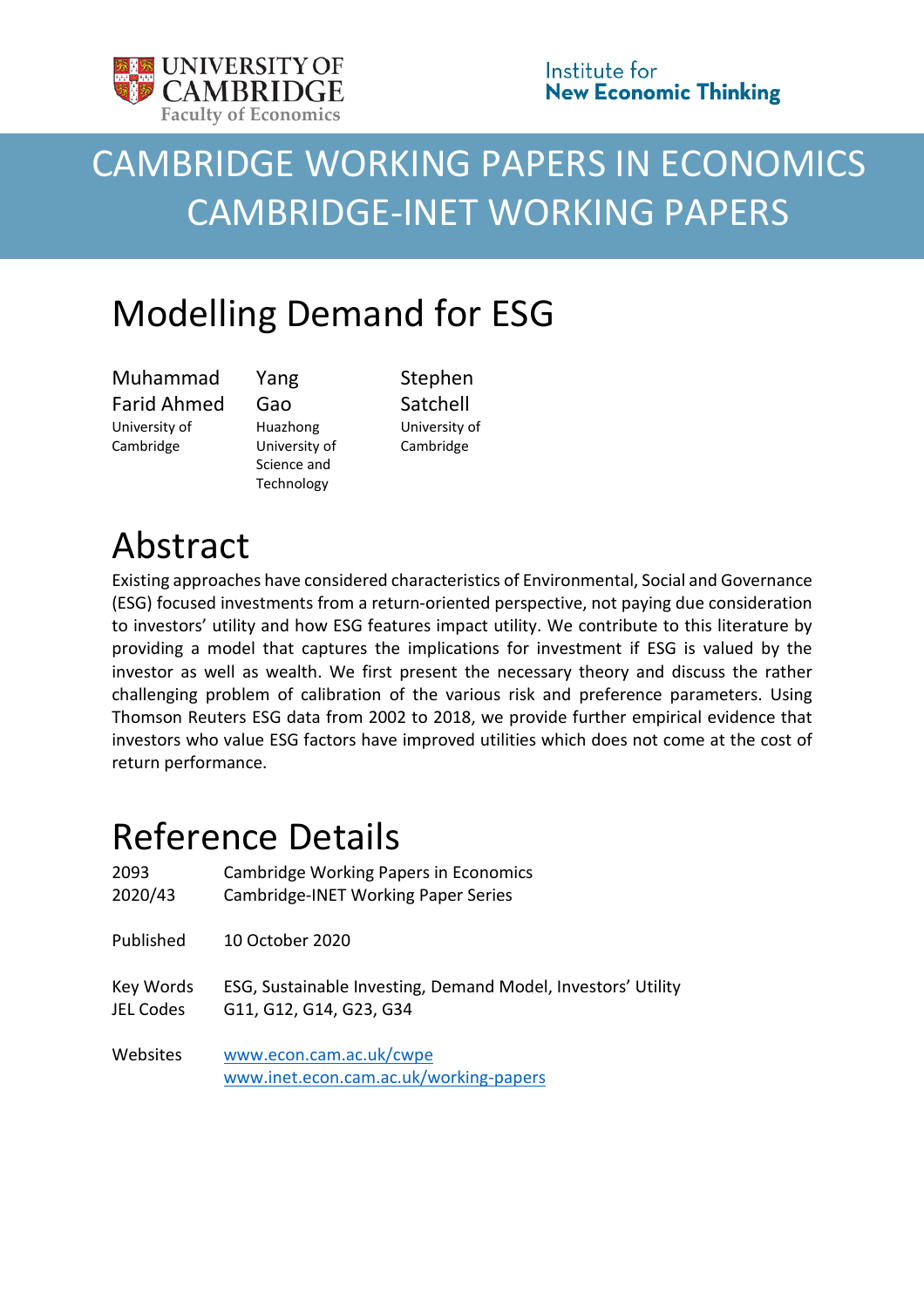### **Modelling Demand for ESG**

### **Muhammad Farid Ahmed** <sup>a</sup> **, Yang Gao** <sup>b</sup>**and Stephen Satchell** <sup>c</sup>

<sup>a</sup> Magdalene College and Cambridge I-NET, University of Cambridge, Cambridge, CB2 1TO, UK

<sup>b</sup> School of Economics, Huazhong University of Science and Technology, Wuhan, China, 430074

<sup>c</sup> Trinity College, University of Cambridge, Cambridge, CB2 1TQ, UK

#### This version: 05/10/2020

#### **Abstract**

Existing approaches have considered characteristics of Environmental, Social and Governance (ESG) focused investments from a return-oriented perspective, not paying due consideration to investors' utility and how ESG features impact utility. We contribute to this literature by providing a model that captures the implications for investment if ESG is valued by the investor as well as wealth. We first present the necessary theory and discuss the rather challenging problem of calibration of the various risk and preference parameters. Using Thomson Reuters ESG data from 2002 to 2018, we provide further empirical evidence that investors who value ESG factors have improved utilities which does not come at the cost of return performance.

**JEL classification:** G11; G12; G14; G23; G34

**Keywords:** ESG; Sustainable Investing; Demand Model; Investors' Utility

\* Corresponding author. *Email addresses*: mfa30@cam.ac.uk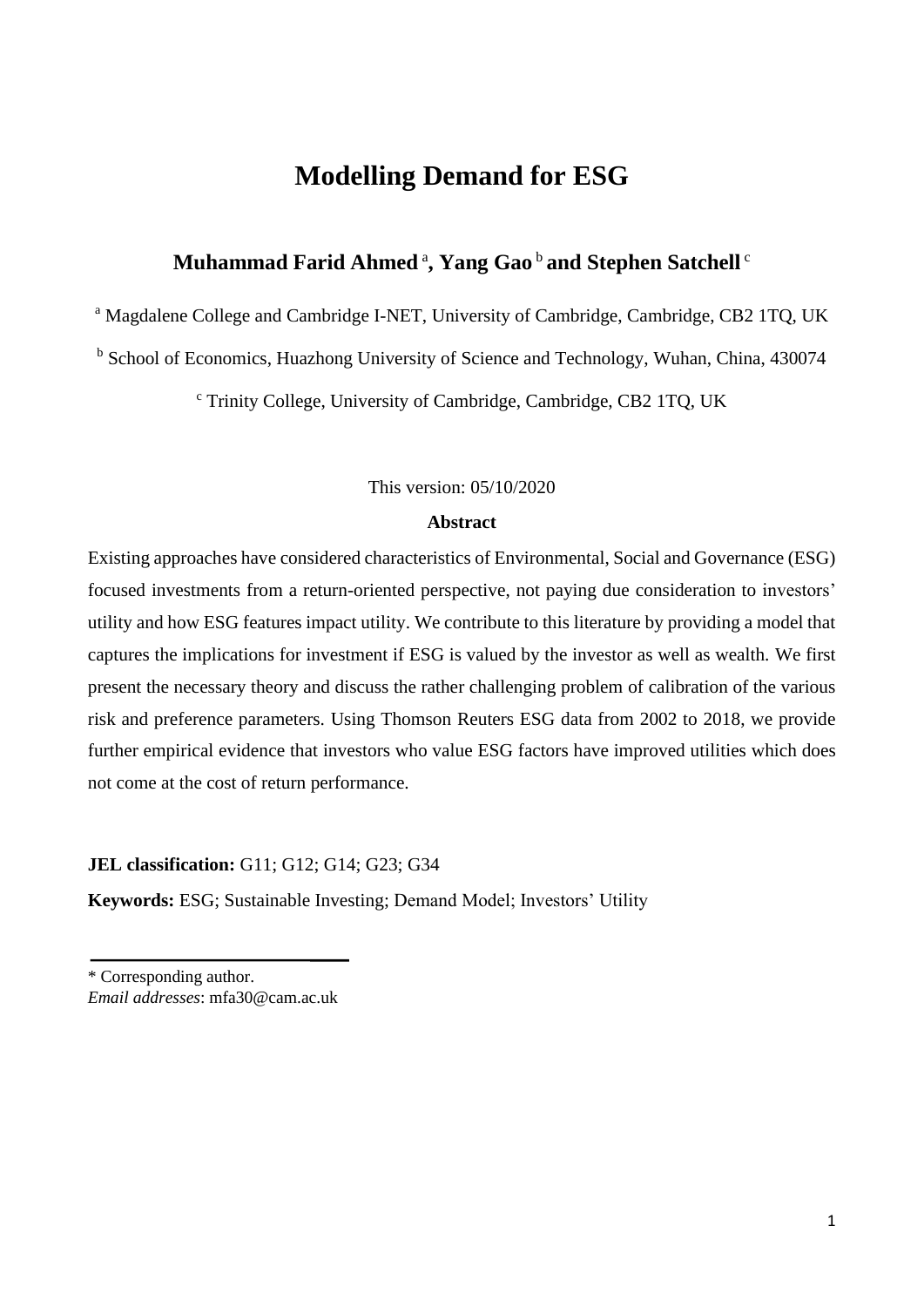#### **1. Introduction**

Environmental, social and corporate governance (ESG) based investments have received a significantly rapid rise in interest across academics and practitioners in recent years as an increasing number of investors have widened their scope for company valuation to include criteria regarded extra-financial. ESG-friendly investment strategies can help investors, reliably and efficiently, avoid "sin" companies (alcohol, tobacco and gambling firms) that might pose a greater, perceived or real, financial risk due to their environmental, social or community practices.<sup>1</sup>

The increasing popularity of ESG-related investments has induced fund managers to introduce new financial products to meet this demand. Existing studies have argued that shareholders' as well as investors' risk exposures are related to ESG profiles of their firms, and consequently, stakeholders will benefit from investments incorporating elements of companies' ESG performance (see, Edmans (2011) and Jacobsen et al. (2019) for example). However, is there a framework that allows us to evaluate the trade-off between wealth and ESG? Are investors fully aware of the profits versus risks trade-off involved in ESG strategies? Particularly, will incorporating ESG into investment choices identifiably improve investors' wealth and/or utility? These are some of the unanswered questions that we aim to address in this article.

The existing literature, both theoretically and empirically, might be of limited help to investors in answering these questions as there is no consensus on whether ESG-motivated investments will result in performance optimization. Albuquerque et al. (2019), for instance, propose a theoretical industry equilibrium model that captures corporate social responsibility (CSR) activities and product differentiation. The authors' model forecasts that higher CSR investments come with lower risks and

<sup>&</sup>lt;sup>1</sup> For academic evidence, see Starks et al. (2017), Giese et al. (2019), Henriksson et al. (2019), and Statman (2020) for further evidence. For practical evidence, see *2018 Global Sustainable Investment Review* issued by Global Sustainable Investment Alliance (GSIA) for example, which states that, sustainable investing assets in the five major markets grow rapidly in each of them with a more than 30% increase in total in two years, from \$22.9 trillion in 2016 to \$30.7 trillion in 2018. Details can be found in [http://www.gsi-alliance.org/wp-content/uploads/2019/03/GSIR\\_Review2018.3.28.pdf.](http://www.gsi-alliance.org/wp-content/uploads/2019/03/GSIR_Review2018.3.28.pdf) See *CFA Handbook on Sustainable Investments* for further evidence.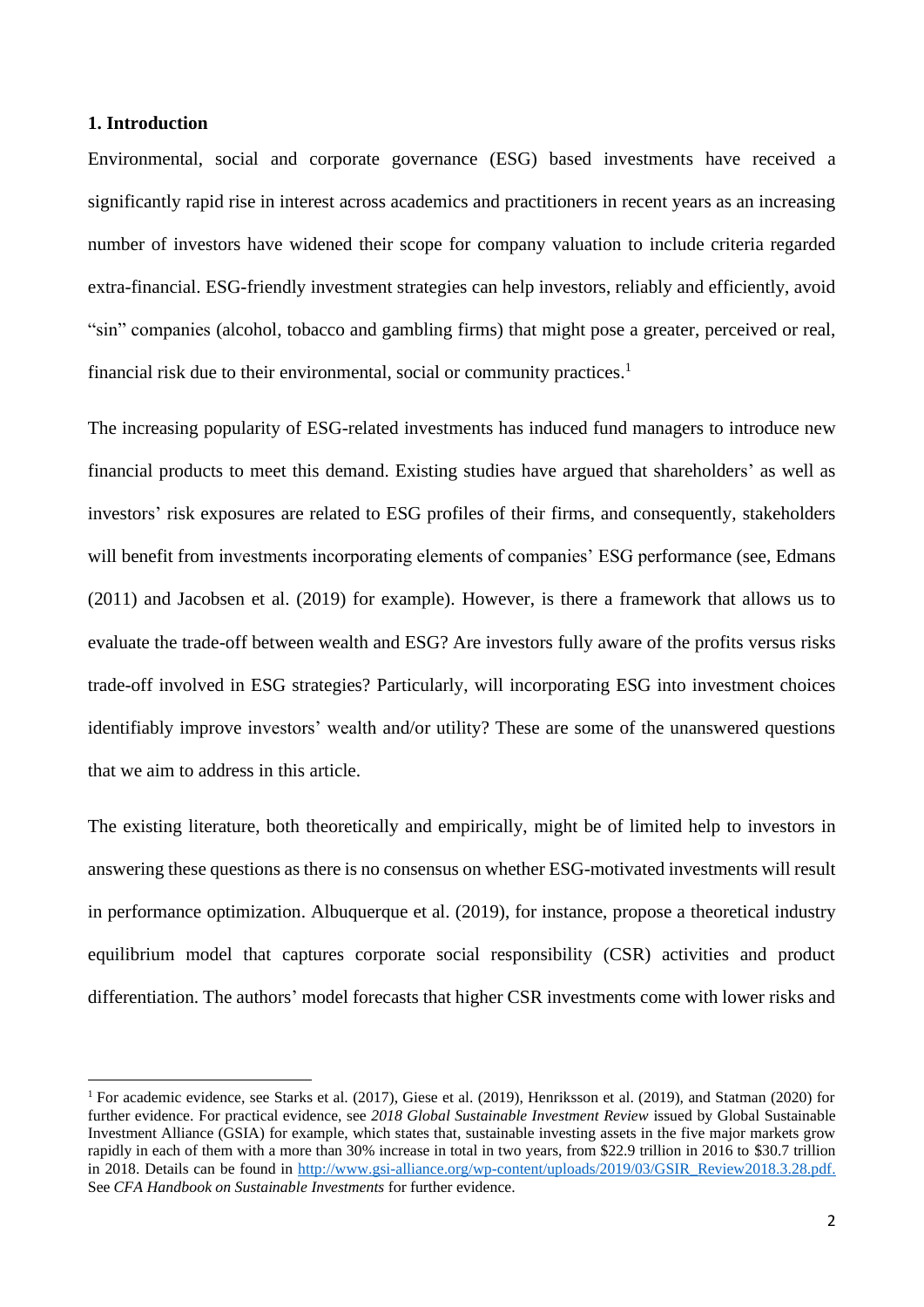increasing firm value. Luo and Balvers (2017) on the other hand claim that ESG-unfriendly firms are expected to generate higher returns (even after controlling for various risks) under the assumptions that the market is segmented due to ESG-oriented investors boycotting such firms.

Empirical studies are equally divided; researchers have evaluated high-ESG score and low-ESG score (or sin) stocks on different dimensions including returns, volatilities, and other performance measures such as Sharpe ratios. Some, such as Hoepner et al (2018), have claimed that ESG-incorporated investments outperform various benchmarks. Hoepner et al. (ibid) argue that for shareholders, the involvement of ESG can lower firms' exposure to downside risks, particularly risks attributed to 'E' or environmental issues. This argument is supported by Albuquerque et al. (2020) who explore how firms with high ESG scores survive major crises, including the severe market turbulence during the on-going COVID-19 pandemic.

On the other spectrum however, others including Hong and Kacperczyk (2009) and Dorfleitner et al. (2020), argue that consideration of ESG will only weaken overall performance of portfolios as sin firms are typically recession-resistant and reduction in demand will make them cheap, thereby making them more attractive. Similarly, Cao et al (2020), postulate that stocks with high ESG underreact to mispricing signals and thereby make the market less efficient. Thus, the literature leaves an open question as to whether ESG improves performance.

Whatever the relationship between ESG and firm performance reveals itself to be in a more specific context, the question of whether there exists a trade-off between investor' wealth and ESG still remains unclear. Abstracting from purely return oriented analysis, we postulate a model that directly incorporates the impact of ESG-oriented investments in investors' utility function. In doing so, we include the increase in utility that each ESG-oriented investor directly derives from investing in high-ESG score assets.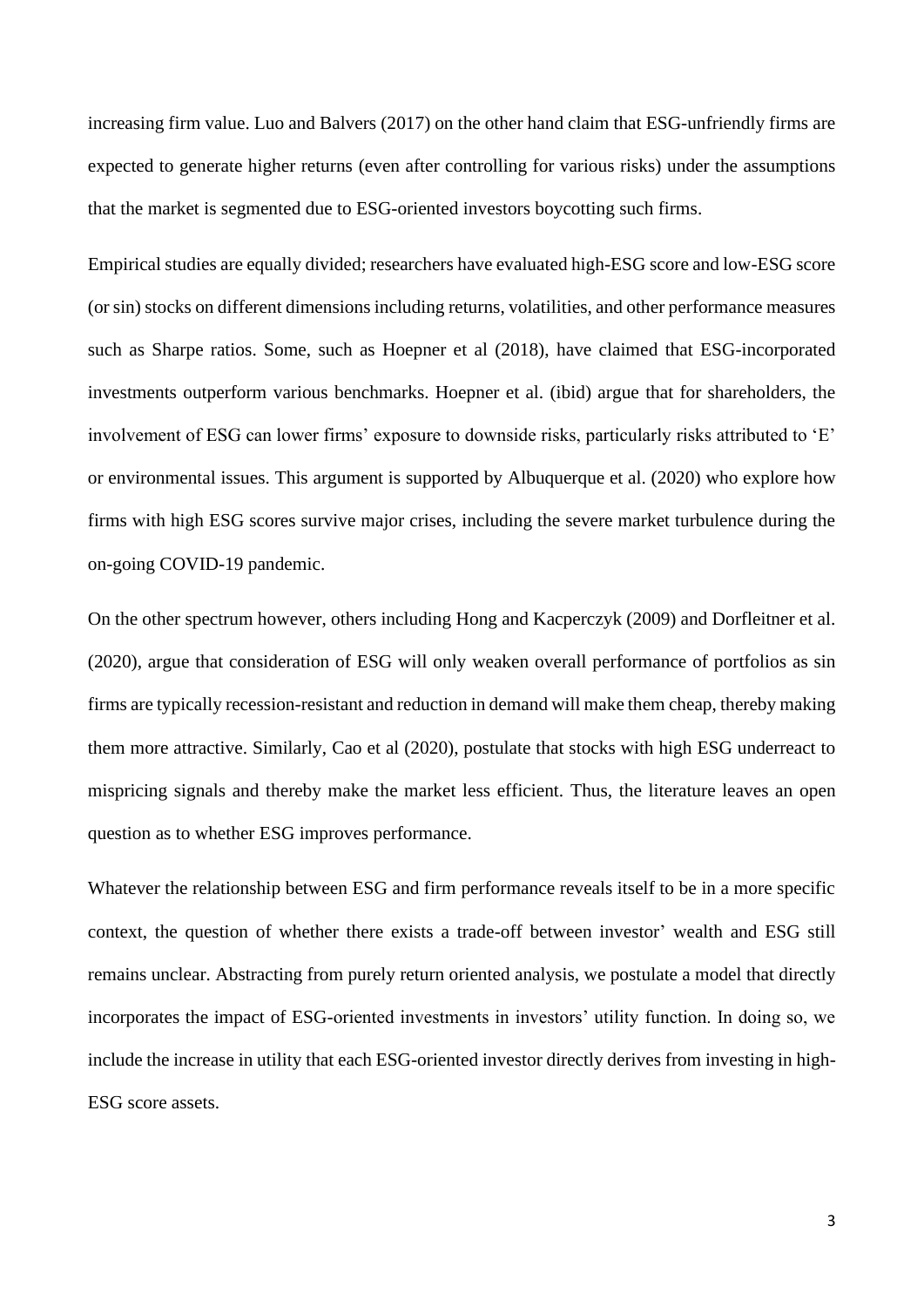This aspect has not had sufficient attention in existing literature which has primarily concentrated on post-optimisation aspects of low and high-ESG score portfolios, namely through forecasted returns or Sharpe ratios. Our theoretical framework builds and extends an approach derived by Ahmed and Satchell (2020), hereafter AS (2020). Adapting this approach, we assume that the investor's utility function depends explicitly on wealth and ESG. Note, that we do not consider the impact of a firm's ESG activities or performance on its share price, which would affect firm value and as a result investor wealth and utility. Cao et al (2020), among others consider such an analysis in a market efficiency framework but they do not consider the direct impact of ESG on utility.

Our main findings are summarized as follows. We prove that investors who directly derive utility from ESG oriented investments will enjoy higher utility from a portfolio considering both ESG and wealth aspects of investment assets compared to one that only focusses on wealth. Notwithstanding that the investors would face a fall in their expected returns, the Sharpe ratio of portfolios may increase as the variances are substantially reduced compared to the returns.

Furthermore, we prove that regardless of how one values ESG compared to wealth, once utility has been optimised with regards to ESG and wealth, the overall utility remains unchanged as increasing ESG certainty equivalence comes at the cost of the decreasing wealth certainty equivalence. However, if utility derived from a portfolio's ESG performance is not considered during optimisation (e.g. when optimisation only considers return and volatility characteristics), the resulting portfolio will unequivocally be inferior to the bi-variate optimisation procedure we propose.

Finally, we provide an empirical example using Thomson Reuters ESG data for 100 large US companies over a sample period of 2002 to 2018. The empirical application helps us provide a realworld example of our proposed methodology. While ex-ante we make no assumptions regarding the conditional return of the ESG portfolio, we in fact note that the ESG portfolio outperforms its mean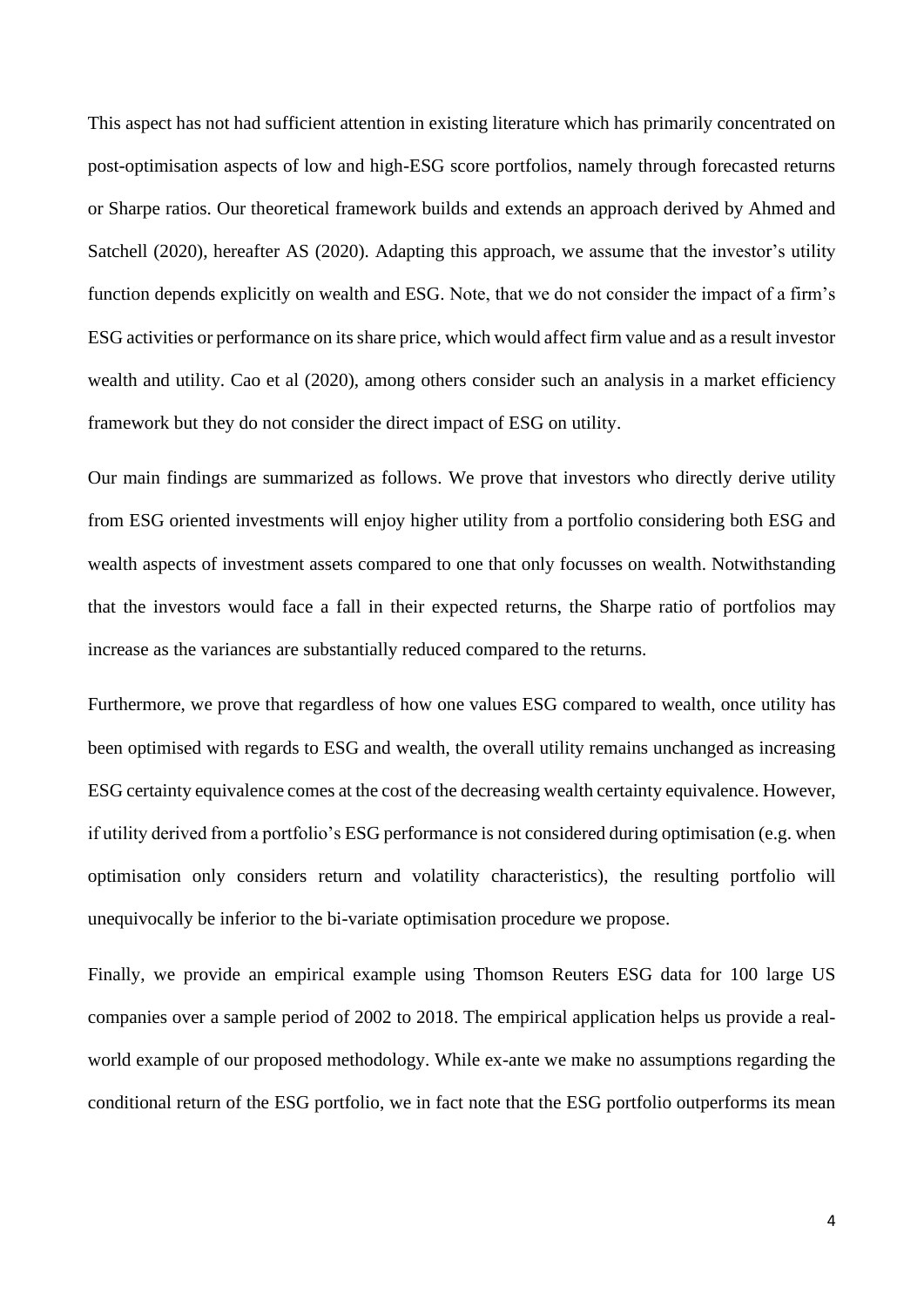variance counterpart not only in certainty equivalence terms (which is known ex-ante) but also in terms of conventional performance indicators such as returns and volatility.

Thus, we contribute to the literature by providing a unique model for investors' utility, incorporating ESG performance to fill the gap on an interesting but less researched question, 'how will investors' utility change when ESG is included explicitly alongside measures of wealth?' The implications of our model and the subsequent empirical example suggest that investors' utility improves no matter how they value ESG relative to their wealth, and more importantly, that there is no trade-off between investor ESG consumption and investors' portfolio returns. We also argue that ESG is not a factor of wealth or returns but a "consumption" good which gives utility in its own right. A recent study by Henriksson et al (2018). attempts to integrate ESG in a portfolio optimisation problem but their focus is primarily on constructing a measure for ESG and less on incorporating ESG as providing utility. Another study by Pedersen et al (2020) uses the utility optimisation framework but their methodology is different from ours. We distinguish our approach from theirs in Section 2.

The remaining paper is organised as follows. Section 2 presents the theoretical framework, Section 3 discusses our empirical findings, and Section 4 concludes.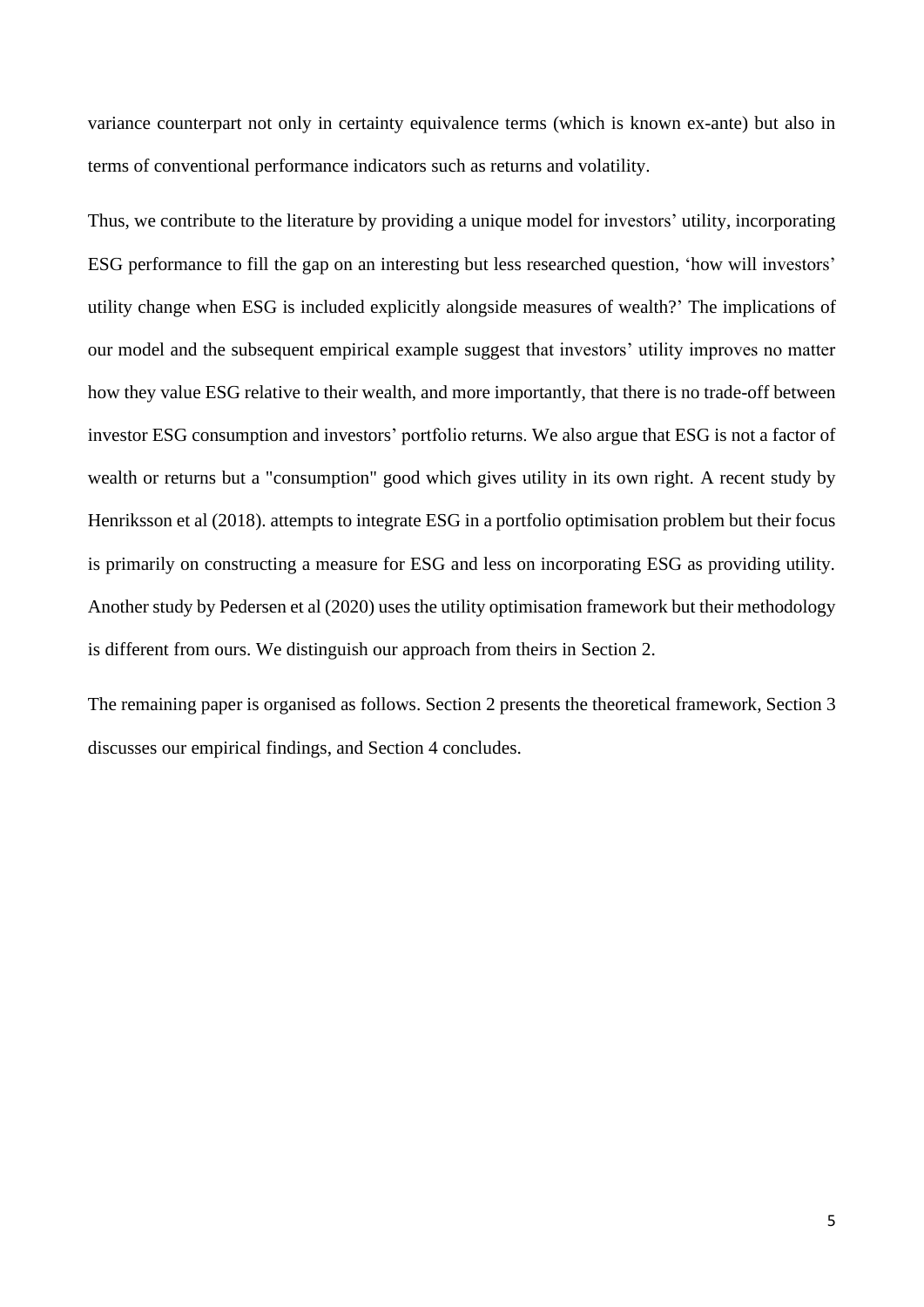#### **2. Model**

We assume that investors have bivariate utility of the form

$$
U(C,Z) = \exp(-\lambda C - \phi Z)
$$

where  $C$  is consumption (second period wealth) and  $Z$  is an attribute independent of  $C$ ; in the current context, *Z* represents a measure of the portfolio's ESG performance. Such a specification can be considered a special case of Mixex utility which has been frequently analysed in the risk literature' e.g. see Tsetlin and Winkler (2009). We further assume that  $C \sim N(\mu_p, \sigma_p^2)$  and  $Z \sim N(0, 1)$ . Furthermore, there are N available assets which we can choose to invest in with returns  $r_n$ , an N by 1 vector, which are multivariate normal,  $N(\mu,\Omega)$ , and with an ESG measure Z, an N by 1 vector. We invest in assets by holding portfolio weights,  $w_n$ . We do not constrain the portfolio weights to add to 1, largely to avoid some tiresome algebra. As a consequence, there is a residual riskless asset position. We also replace consumption/wealth by portfolio returns.

Under these assumptions,

$$
V = E(U(C, Z)) = E(-\exp(\lambda C - \phi Z)) = E(-\exp(-\lambda w'r - \phi w'Z))
$$

$$
= -\exp(-\lambda w'\mu + \frac{1}{2}\lambda^2 w'\Omega w + \frac{1}{2}\phi^2 w'w)
$$

To establish the certainty equivalence of this quantity, we need to be aware that certainty equivalents under this specification are bivariate; namely, we need to solve for cerc as well as cerz in the following equation where  $cerc$  is the certainty equivalent for wealth and  $cerc$  the certainty equivalent for ESG,  $Z$ .

$$
-\exp(-\lambda cerc - \phi cerc) = -\exp(-\lambda w'\mu + \frac{1}{2}\lambda^2 w'\Omega w + \frac{1}{2}\phi^2 w'w)
$$

Or,

$$
\lambda cerc + \phi cerc = \lambda w' \mu - \frac{1}{2} \lambda^2 w' \Omega w - \frac{1}{2} \phi^2 w' w \tag{1}
$$

6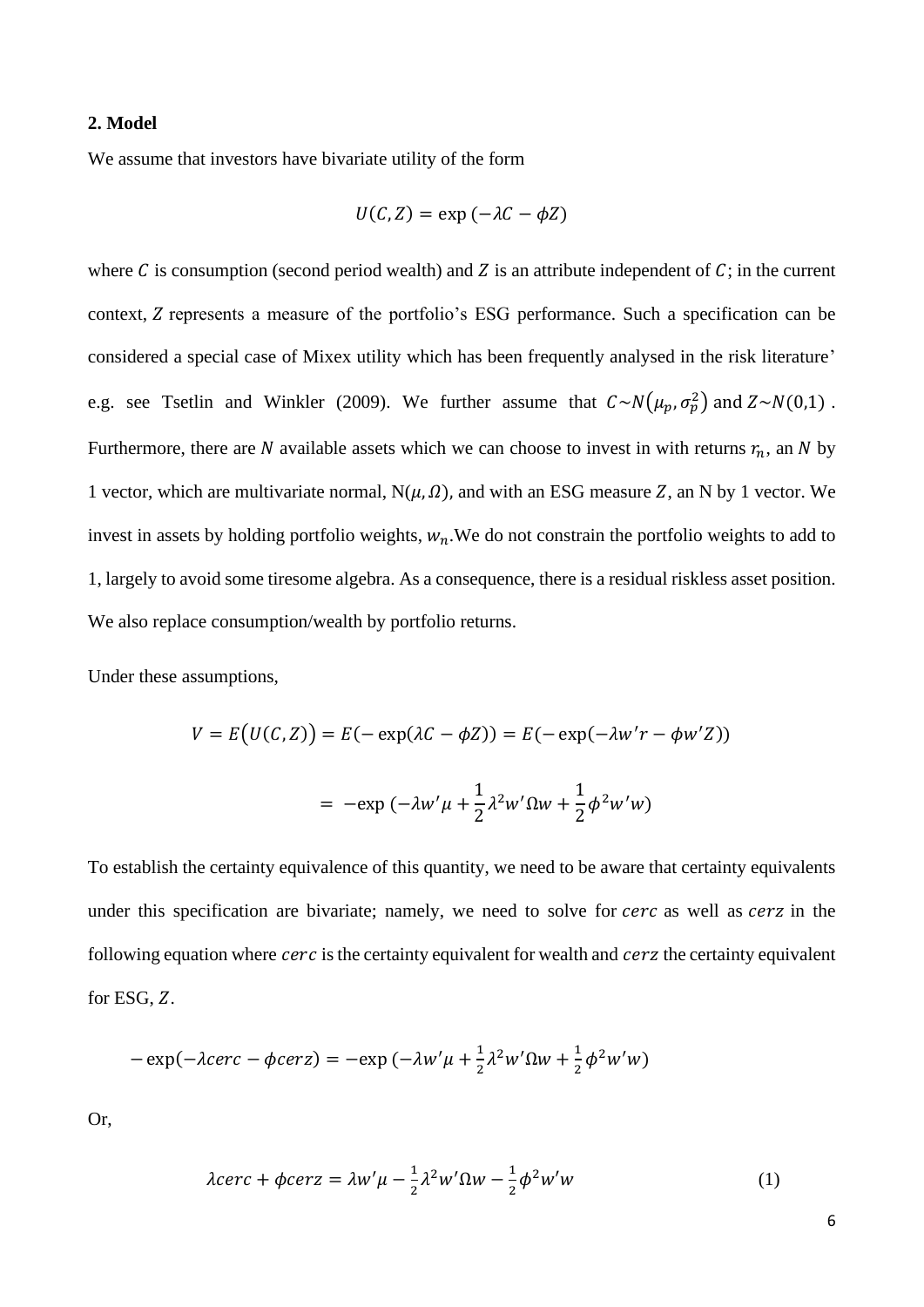Identification of certainty equivalent quantities requires some assumptions. Following Kihlstrom and Mirman (1974), and Corbage (2001), we identify the wealth certainty equivalence  $cerc$  by setting the attribute certainty equivalence *cerz* to zero. Strictly this is return certainty equivalence. This is just one of the choices available, but one frequently assumed. Later in this section, we explore a different assumption for identifying certainty equivalent quantities.

This results in the following solution for *cerc*.

$$
cerc = w'\mu - \frac{1}{2}\lambda w'\Omega w - \frac{1}{2}\delta w'w \tag{2}
$$

Where  $\delta = \frac{\phi}{\lambda}$  $\lambda$  $2^{2} > 0.$ 

We restate the following proposition from AS (2020).<sup>2</sup>

#### **Proposition 1**

Under the assumptions of bivariate utility if wealth and ESG are bivariate normal as described above and the investor is assumed to be wealth risk-averse  $(\lambda > 0)$ , then the investor is necessarily ESG risk averse in terms of the determination of their wealth certainty equivalence  $cerc$ , assuming attribute certainty equivalence *cerz* is zero (see equation 2).

Intuitively, Proposition 1 says that if investors prefer high ESG portfolios ( $\phi > 0$ ), then  $\frac{deerc_{p^*}}{d\phi}$  is decreasing in  $\phi$ . If investors prefer low ESG portfolios ( $\phi$  < 0), then for larger enough  $\phi$ ,  $\frac{deerc_{p^*}}{d\phi}$  is increasing in  $\phi$ , where  $cerc_{p^*}$  is the optimised wealth certainty equivalence.

At this point we should comment on the model by Pedersen et al (2020). Pedersen et al (ibid) consider a portfolio problem which is essentially a mean–variance utility problem with an additional term that captures preferences for ESG; the specific argument in the ESG utility being average portfolio ESG,

<sup>&</sup>lt;sup>2</sup> Note, AS(2020) do not consider ESG specifically and their analysis is restricted to a generic attribute  $Z$ .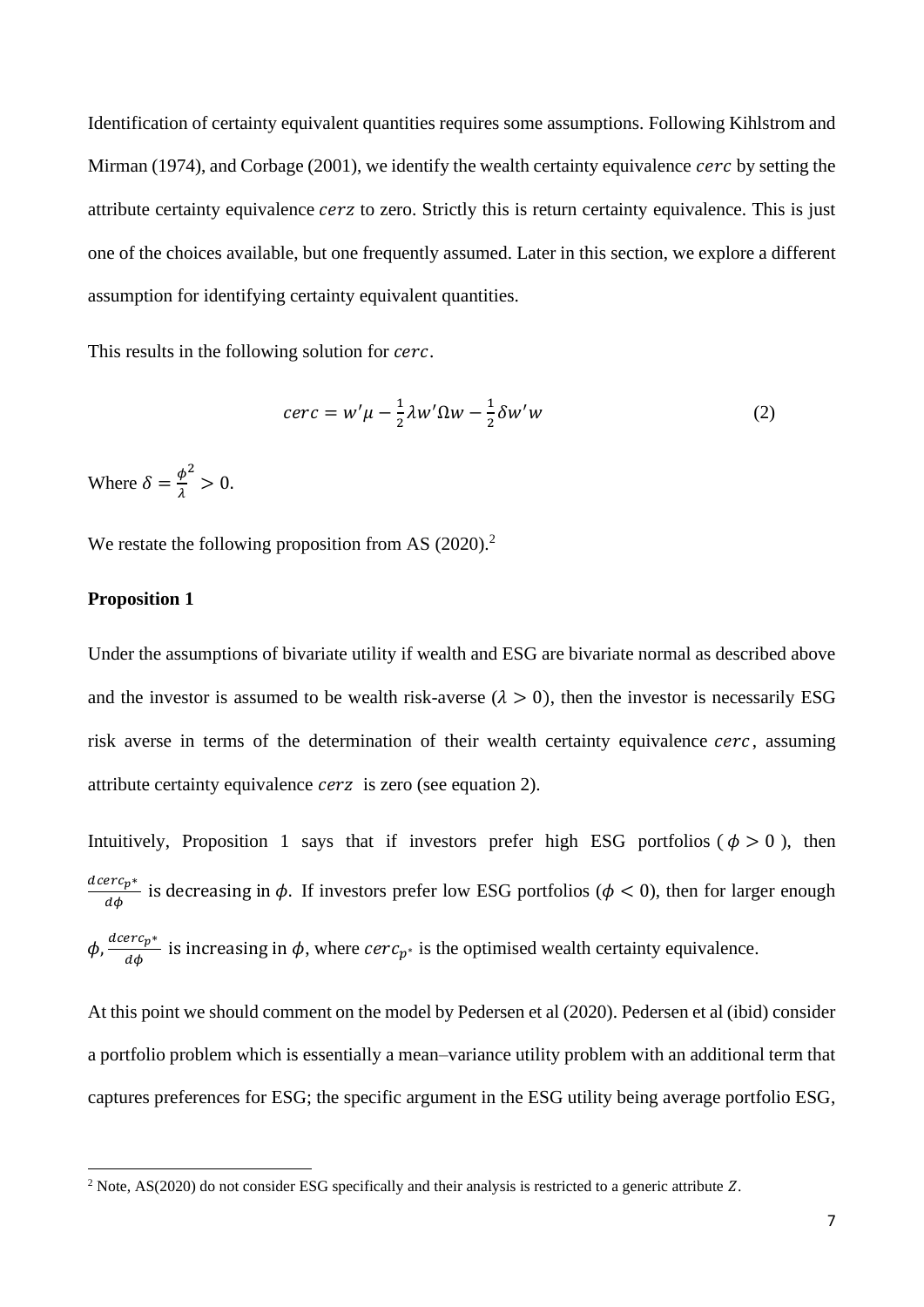since they attempt to maximize sharpe ratios. Their framework involves treating ESG as either nonstochastic, or, alternatively, stochastic but independent of future asset wealth (see their equations 3 and 4). In their model, ESG becomes relevant once one considers market equilibrium as equilibrium prices will depend upon ESG in general. This is an interesting framework but different from our own. For instance, our framework offers analytical solutions and we make no assumptions regarding the pricing mechanism for assets.

We now turn to solving the investor's optimization problem. We first consider the traditional case where  $\delta = 0$ , which will correspond to the mean variance portfolio

$$
W'\mu - \frac{1}{2}\lambda w'\Omega w \tag{3}
$$

The first order condition is  $\mu - \lambda \Omega w = 0$ ; which gives us the following weights for the simple meanvariance portfolio:

$$
w = \frac{a^{-1}\mu}{\lambda}
$$

$$
\mu_p = \frac{\mu\mu^2}{\lambda}
$$

The certainty equivalent quantity corresponding to this portfolio is given by:

$$
cerc_p = \frac{\mu \Omega^{-1} \mu}{2\lambda} - \frac{\delta \mu \Omega^{-2} \mu}{2\lambda^2}
$$

The investor can choose to invest in this portfolio if she only has preferences for maximising return for given volatility; however her true utility function, if she also has independent preferences for ESG, is given by equation (2) rather than equation (3) and the above mean-variance portfolio will not be utility maximizing as we will show below.

With the ESG component of utility included, the utility maximization problem becomes: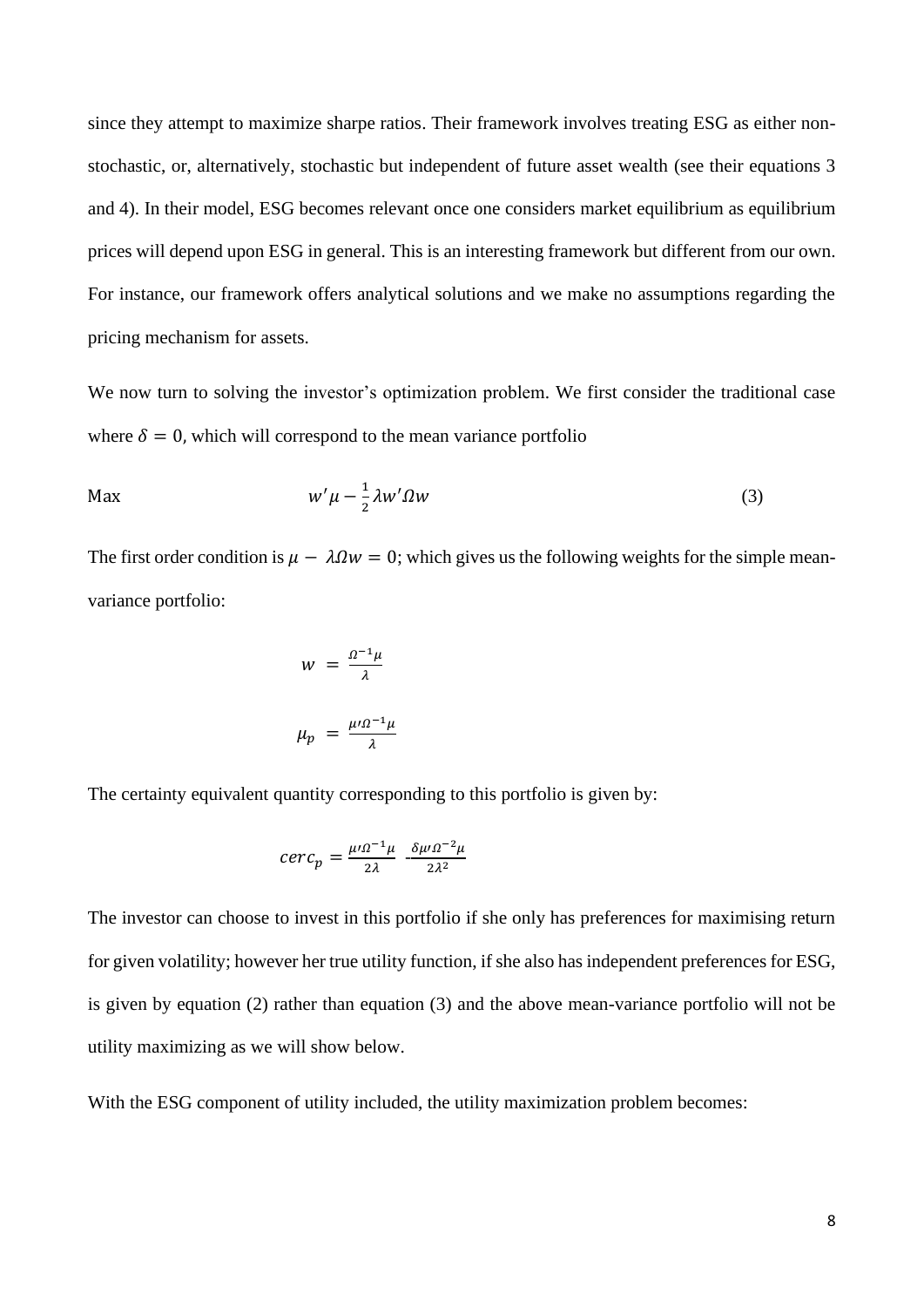$$
\mathsf{Max} \qquad \qquad w'\mu - \frac{1}{2}\lambda w'\Omega w - \frac{1}{2}\delta w'w \tag{4}
$$

where Proposition 1 ensures that the various Lagrange multipliers/risk aversion coefficients are both positive. We will denote optimal quantities by  $w^*$ ,  $\mu_p^*$ , cerc<sub>p</sub>.

This can be rewritten as

$$
\max V = w'\mu - \frac{1}{2}\lambda(w'(\Omega + \frac{\delta I}{\lambda})w)
$$

The first order condition is:  $\mu - \lambda(\Omega + \frac{\delta \mu}{\delta})$  $\frac{\partial I}{\partial \lambda}$ )*w* = 0, yielding the following optimal portfolio weights and returns respectively:

$$
w^* = \frac{\left(\Omega + \frac{\delta I}{\lambda}\right)^{-1} \mu}{\lambda}
$$

$$
\mu_p^* = \frac{\mu' \left(\Omega + \frac{\delta I}{\lambda}\right)^{-1} \mu}{\lambda}
$$

The corresponding certainty equivalent return is:

$$
cerc_p^* = \frac{\mu' \left(a + \frac{\delta l}{\lambda}\right)^{-1} \mu}{2\lambda} \tag{5}
$$

We can use the Woodbury matrix identity to analytically derive the difference between the two portfolio returns (with and without ESG). The Woodbury matrix identity is given by:

$$
\left(\varOmega + \frac{\delta l}{\lambda}\right)^{-1} = \varOmega^{-1} - \varOmega^{-1}(\frac{\lambda l}{\delta} + \varOmega^{-1})^{-1}\varOmega^{-1}
$$

The implies the following difference in portfolio returns:

$$
\mu_p^* - \mu_p = \frac{\mu' \left(\Omega + \frac{\delta I}{\lambda}\right)^{-1} \mu}{\lambda} \frac{\mu' \Omega^{-1} \mu}{\lambda} = -\frac{\mu' \Omega^{-1} (\frac{\lambda I}{\delta} + \Omega^{-1})^{-1} \Omega^{-1} \mu}{\lambda} \tag{6}
$$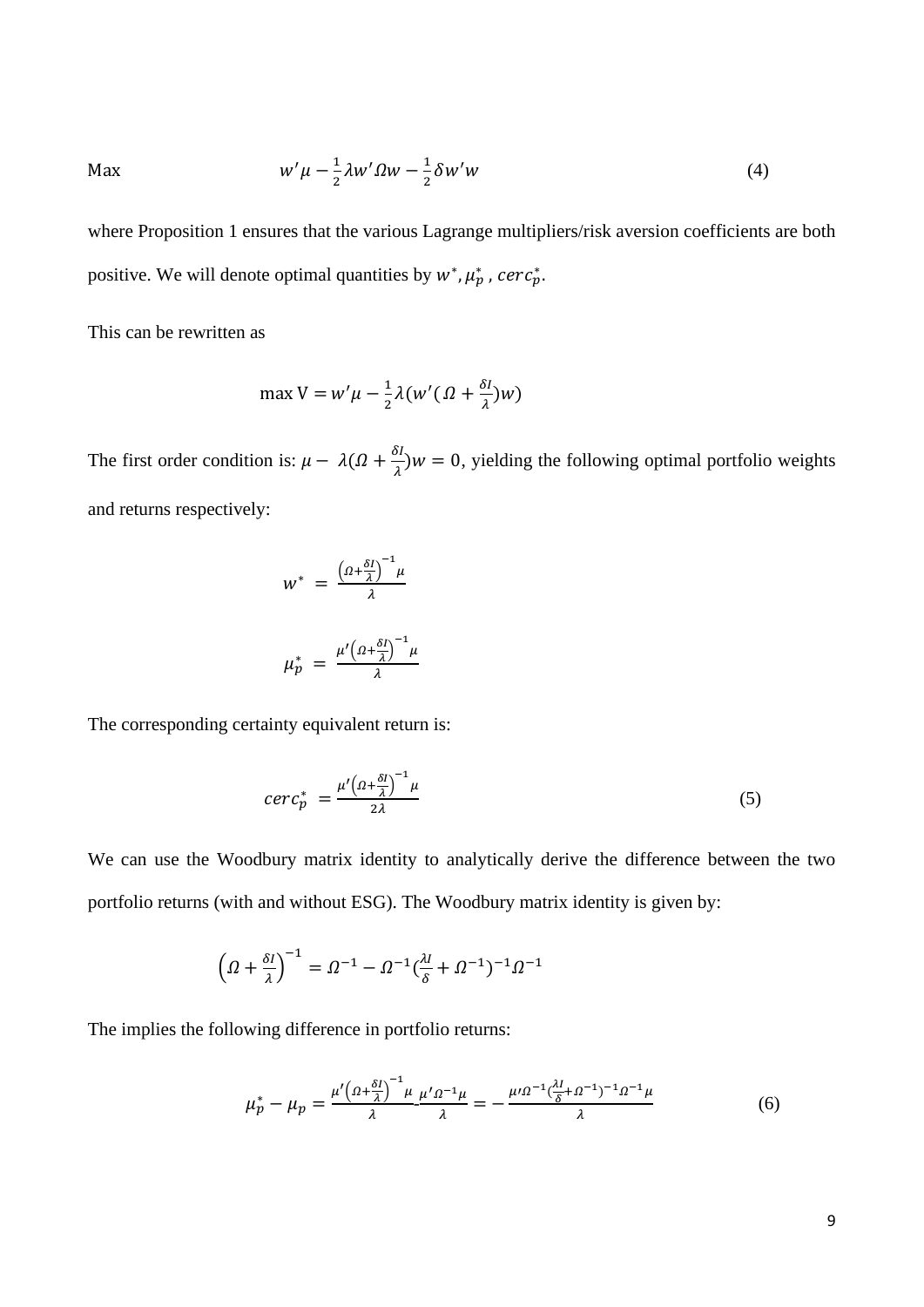This result shows us that the expected return of the bi-variate portfolio with ESG is less than the expected return of the mean-variance portfolio without ESG since the matrix in the numerator of the second term is positive definite. Using the Woodbury matrix identity again, we can derive a nonnegative expression for the difference in certainty equivalent returns:

$$
cerc_p^* - cerc_p = \frac{\delta \mu \cdot \Omega^{-2} \mu}{2\lambda^2} - \frac{\mu \cdot \Omega^{-1} (\frac{\lambda l}{\delta} + \Omega^{-1})^{-1} \Omega^{-1} \mu}{2\lambda}.
$$

Furthermore we can prove that expected return falls for ESG loving investors(see above), variance is reduced (proof involves repeated analysis of positive definite matrices ) and the standard deviation is reduced whilst overall utility is raised, based on our increase in certainty equivalence. The magnitude of the Sharpe ratio is ambiguous which is not surprising as the Sharpe ratio optimises expected utility in one dimension whilst here, we have two dimensions, wealth and ESG. This further differentiates our results from Pederson et al (2020), who attempt to maximize the Sharpe ratio.

We state the above results as Corollary 1.

**Corollary 1**. Under the assumptions of bivariate utility if wealth and ESG are bivariate normal as described above and the investor is assumed to be wealth risk-averse  $(\lambda > 0)$ , the expected return of her ESG –based portfolio will be lower, its variance will be lower and the Sharpe ratio can increase or decrease.

If we wish to add constraints to any of the problems such as constraining the weights to add up to 1, we proceed as follows. The matrix A below can be any of the pre-existing matrices such as  $\Omega$  in (3) or  $\Omega + \frac{\delta l}{\delta}$  $\frac{\partial}{\partial \lambda}$  in (4). The maximisation problem is:

$$
\mathsf{Max} \hspace{1cm} w'\mu - \frac{1}{2}\lambda w'Aw - \theta(w'i - 1)
$$

This leads to the following solution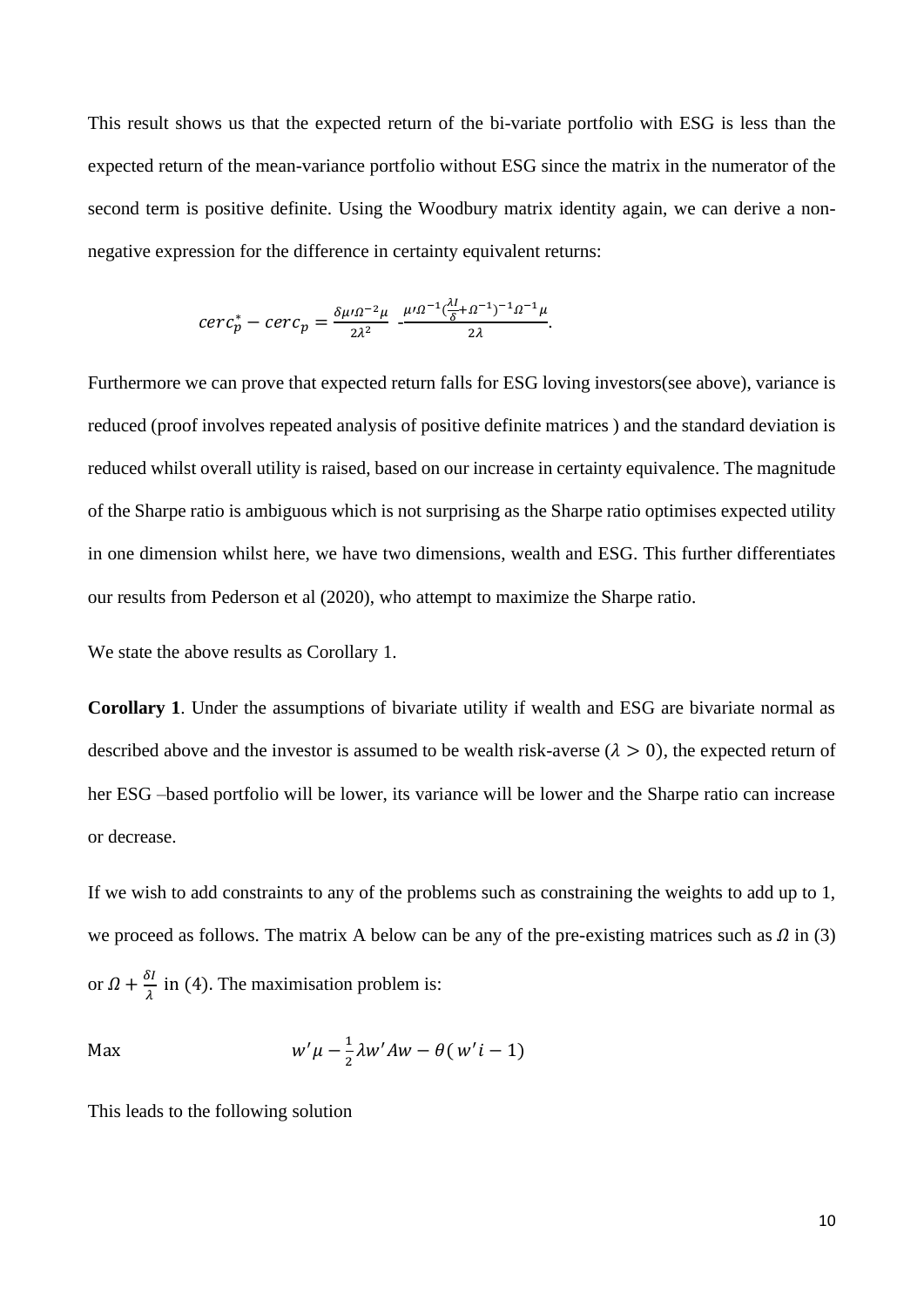$$
w = \frac{A^{-1}(\mu - \frac{(\beta - \lambda)}{\gamma}i)}{\lambda}
$$
, where  $\beta = \mu'(A^{-1})'i$  and  $\gamma = i'(A^{-1})'i$ 

The standard assumption that *cerz* is zero sits uneasily with both the rhetoric and the reality of ESG investing. Generally, one sets *cerz* to 0 because the secondary attribute's utility is hard to quantify, but here we can readily ask the question, what proportion of wealth utility might one evaluate ESG utility at? A reasonable approach may be to consider cerz as a proportion of cerc.

Consequently, we assume that

$$
cerz = \psi cerc \text{ where } 0 \le \psi \le 1 \tag{7}
$$

Although we may not be able to observe  $\psi$ , we can propose sensible numbers. For example, we can postulate that the investor values ESG at say 20% of the value from expected utility of wealth on its own leading to  $\psi = 0.20$ .

We now consider the general case where  $Z \sim N(\mu_z, \Omega_z)$  and also assume that  $Cov(r, Z') = H$ , where  $H$  is an  $N$  by  $N$  (possibly diagonal) matrix. Thus, the returns are no longer independent of ESG as previously assumed.

As before,

$$
E(-\exp(-\lambda C - \phi Z)) = E(-\exp(-\lambda w'r - \phi w'Z))
$$
  
= 
$$
-\exp(-\lambda w'\mu - \phi w'\mu_z + \frac{1}{2}\lambda^2 w'\Omega w + \frac{1}{2}\phi^2 w'\Omega_z w + \lambda \phi w' H w)
$$

Again, assuming that  $c$ erz = 0, we obtain the expression:

$$
cerc = w'\mu + \delta w'\mu_z - \frac{1}{2}\lambda w'\Omega w - \frac{1}{2}\phi\delta w'\Omega_z w - \phi w'Hw
$$

Maximising *cerc* yields the optimal weights as follows:

$$
w^{**} = \frac{((\Omega + 2\delta H + \delta^2 \Omega_z)^{-1}(\mu + \delta \mu_z))}{\lambda}
$$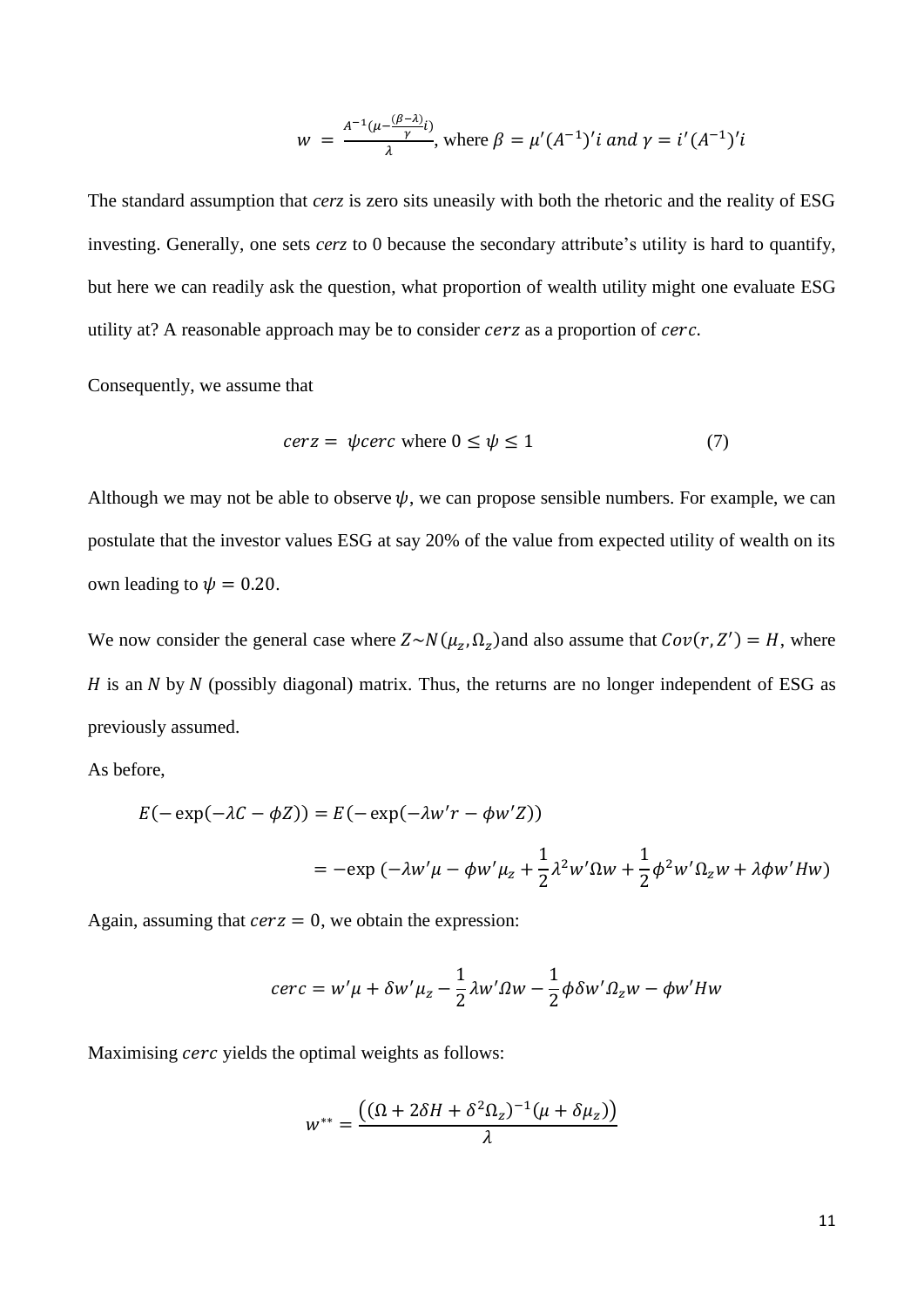So the maximised value of *cerc* is:

$$
cerc^{**} = \frac{((\mu + \delta\mu_z)'(\lambda\Omega + 2\phi H + \delta^2\Omega_z)^{-1}(\mu + \delta\mu_z))}{2\lambda}
$$

The above result is for the most general case where we assume a non-zero mean and variance for the ESG attribute. On the other hand, if we normalise the ESG attribute so that it has a zero mean and an identity variance matrix, the optimum weights are:

$$
W^{***} = \frac{(\Omega + 2\delta H + \delta^2 I)^{-1}\mu}{\lambda} \tag{8}
$$

Finally, we note the most general results when  $c$ erz  $\neq$  0. The respective certainty equivalent quantities for return and ESG respectively can be derived as below:

$$
(\lambda + \psi \phi) \text{cerc} = \lambda w' \mu - \frac{1}{2} \lambda^2 w' \Omega w - \frac{1}{2} \phi^2 w' w. - \lambda \phi w' H w.
$$

So 
$$
\text{Cerc} = \frac{\lambda w' \mu - \frac{1}{2} \lambda^2 w' \Omega w - \frac{1}{2} \phi^2 w' w. - \lambda \phi w' H w}{(\lambda + \psi \phi)}
$$

and 
$$
cerz = \frac{\psi(\lambda w'\mu - \frac{1}{2}\lambda^2 w'\Omega w - \frac{1}{2}\phi^2 w'w. - \lambda\phi w'Hw)}{(\lambda + \psi\phi)}
$$

The above structure has several consequences which we list as Proposition 2

#### **Proposition 2:**

Assuming the general case and assumption for *cerz* as in (7)

**2.1:** The above framework has expected utility increasing in *cerz* if one likes ESG and decreasing in ESG if one dislikes ESG.

**2.2:** The optimised utility is independent of  $\psi$ .

**Proof.** Let,

$$
V = - \exp(-\lambda cerc - \phi c e \tau z)
$$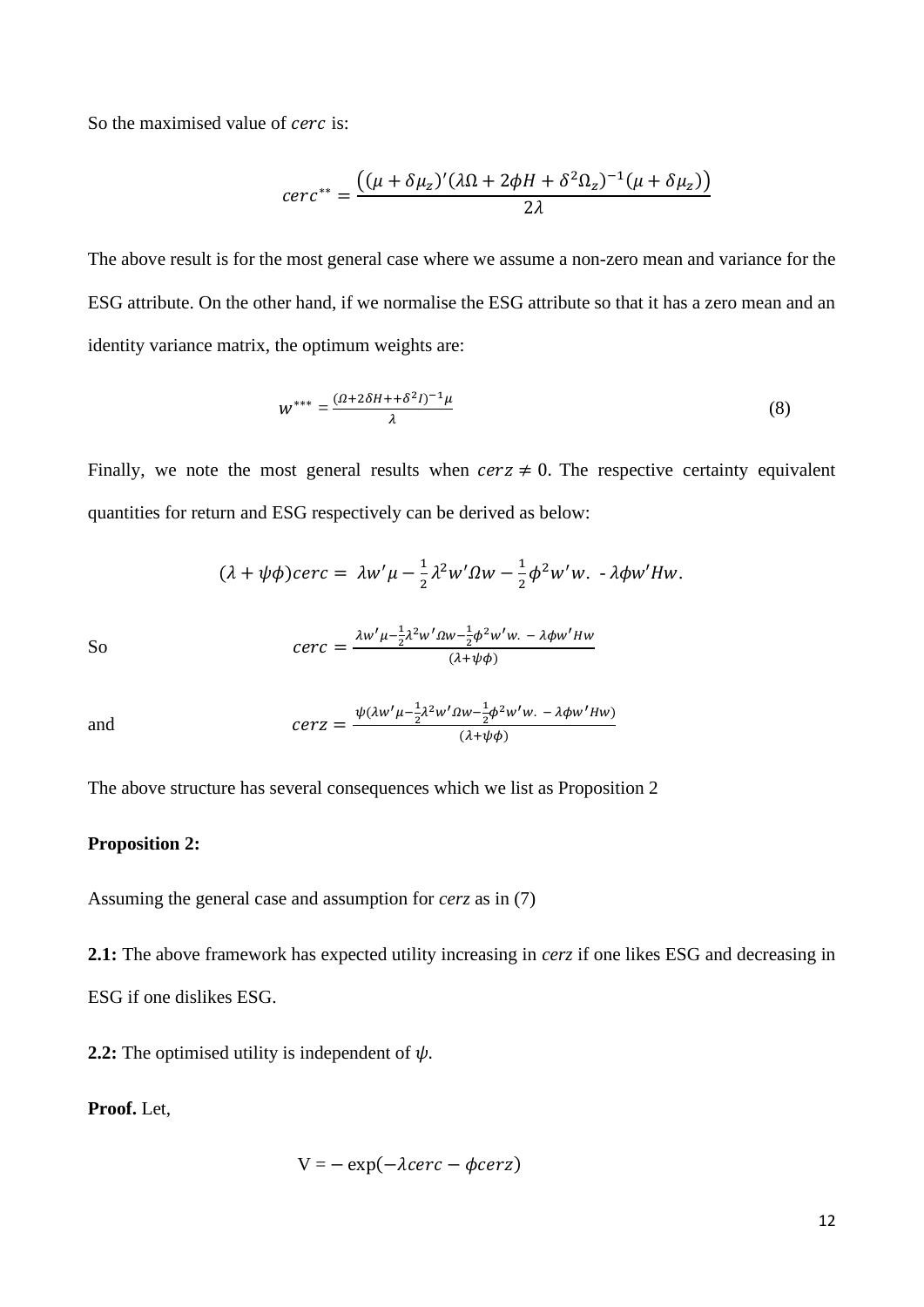Then,

$$
\frac{dV}{deerz} = \phi V
$$
; (this is true in general)

For proposition 2.2, we note that,

V = 
$$
-exp(-(\lambda + \psi \phi) \cdot \text{cerc})
$$
 from (7)

But tha

$$
cerc = \frac{\lambda w' \mu - \frac{1}{2} \lambda^2 w' \Omega w - \frac{1}{2} \phi^2 w' w. - \lambda \phi w' H w}{(\lambda + \psi \phi)}
$$

So that V and thus optimised V does not depend upon  $\psi$ ; *QED*.

Proposition 2 says that no matter how much you value ESG relative to wealth, increasing ESG certainty equivalence via increasing  $\psi$  will come at the cost of decreasing wealth certainty equivalence so that overall utility is unchanged. Thus, assuming  $c$ erz = 0 does not change the overall certainty equivalent if the parameter values are fixed and known.

This is a consequence of our utility function with its CARA properties and our assumption in (7) than anything deeper. Note, the optimising cerc incorporates ESG characteristics so that the inclusion of ESG has a non-trivial impact. Also note, that this certainty equivalent will continue to be larger than the certainty equivalent for the mean-variance portfolio as proved in (6). The certainty equivalent quantity and weights remain sensitive to the risk-aversion parameters,  $\lambda$  and  $\phi$ .

One case that may aid intuition is where there is only one risky asset; then

$$
w^{**} = \frac{\mu + \delta \mu_z}{\lambda (\sigma^2 + 2\delta h + \delta^2 \sigma_z^2)}.
$$

Here, all symbols are scalars. We see immediately that if h (the correlation between as asset's return and its own ESG score) is positive, then an increase in h leads to a reduction in  $w^{**}$ , assuming all other terms are positive. However, if h is negative, then if h becomes a larger negative number, the overall risk goes down and  $w^{**}$  goes up. In this context ESG is hedging the overall "risk" of the asset.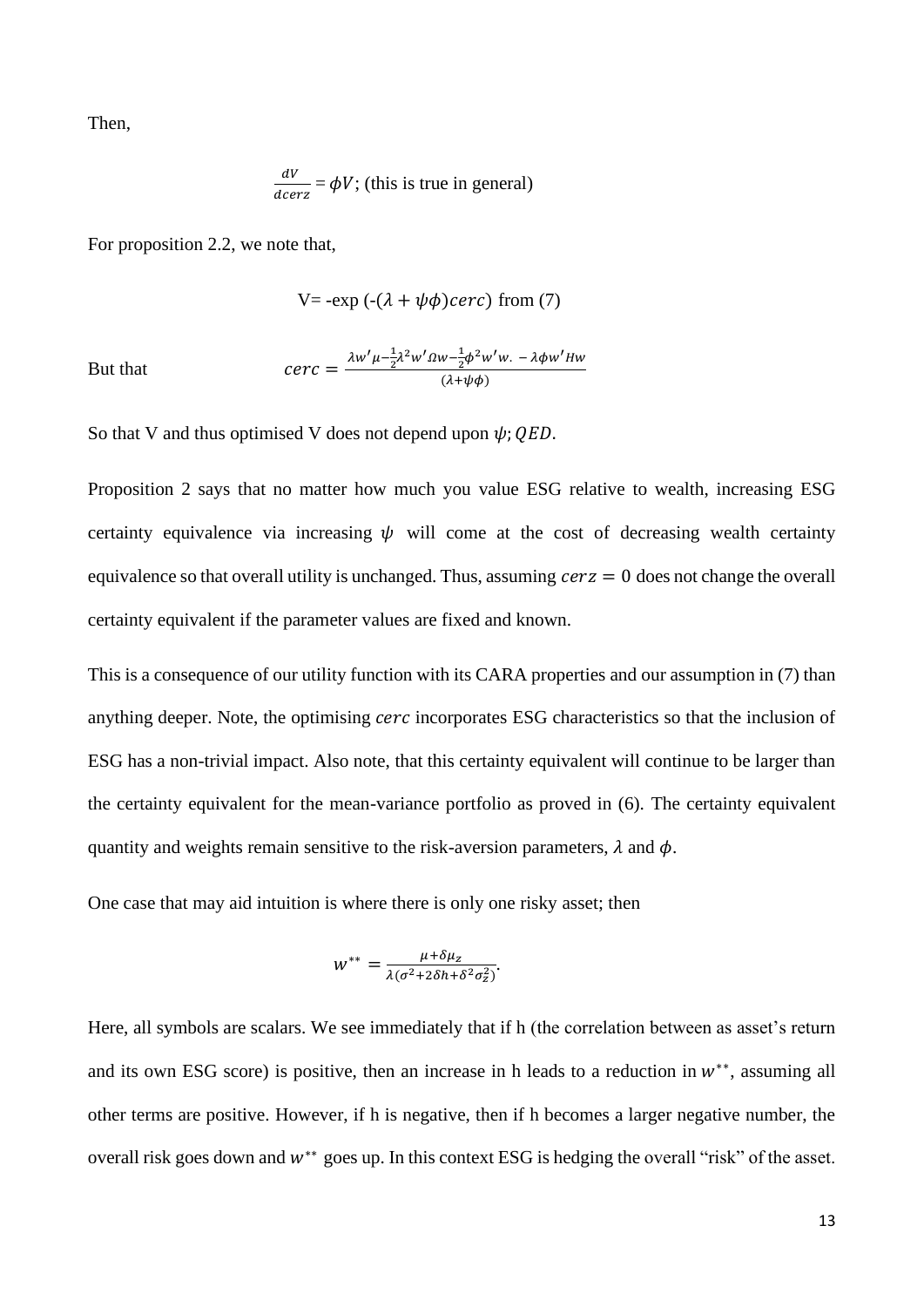Of course,  $w^{**}$  is increasing in  $\mu$  and  $\mu_z$ . We do not explore the comparative statics of the risk parameters.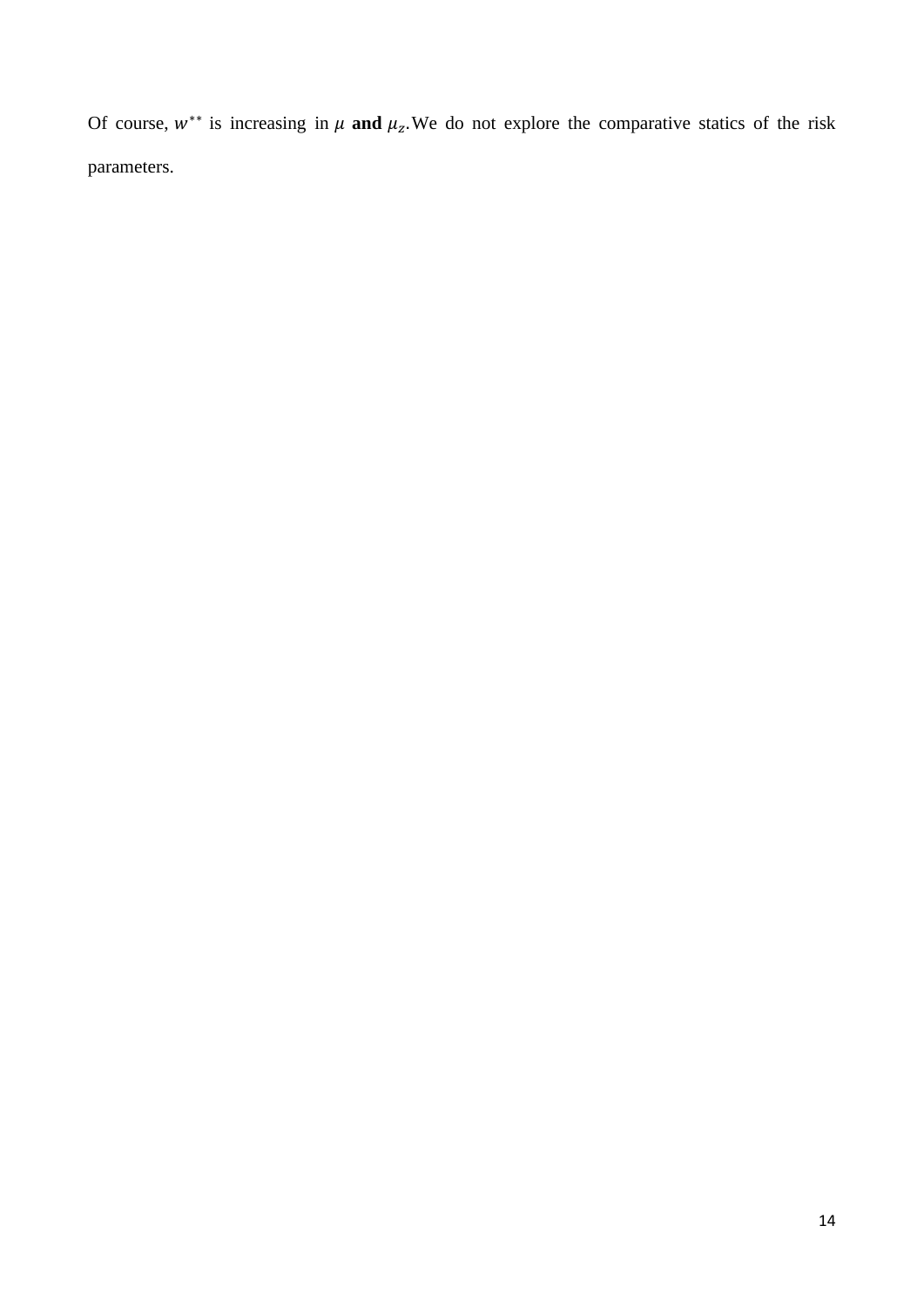#### **3. Empirical Results**

The aim of this empirical exercise is to compare the characteristics of a simple wealth maximising, mean-variance portfolio to a portfolio derived from maximising bi-variate utility where ESG performance is also considered. The availability or lack thereof of ESG data determined the candidates for the portfolio. We use the largest 100 US companies by market capitalization (as at 31 Dec 2018), for which annual ESG data were available from at least 2005 till 2018 (often data are available from 2002). Note, that reliable and objective ESG data are not available monthly and any analysis requiring moments from the ESG data are unconditional moments.

Given our selection criteria we form two portfolios: a simple mean-variance portfolio which seeks to maximize returns while minimizing the variance of the portfolio and a portfolio which considers the ESG performance of each company in addition to its mean and variance. Thus, the latter portfolio seeks to balance the return on each company with its ESG score. Companies with higher ESG scores are more likely to have higher weights in the latter portfolio contingent on the relative risk-aversion parameters  $\lambda$  and  $\phi$ .

We proved in section 2 that the certainty equivalence from the ESG portfolio will always be higher than that from a simple mean variance portfolio. Whilst this is true in theory, we need to take care when applying this strategy empirically. Firstly, the calculation of the certainty equivalent quantity would rely on conditional as opposed to unconditional equity returns and variance-covariance matrices. This is outlined in further detail below. Secondly, when comparing the certainty equivalent quantities of the mean-variance portfolio with the ESG portfolio, we did not consider the ESG position in the simple mean-variance portfolio although a sub-optimal ESG position is taken. Thus, for a like to like comparison we use the wealth certainty equivalent expression, *cerc*.

This ensures that we consider an investor's utility derived from ESG positions even though she initially optimises using only mean-variance characteristics. In essence, think of this as a situation with two investors, both caring about ESG positions of individual stocks but with only one able to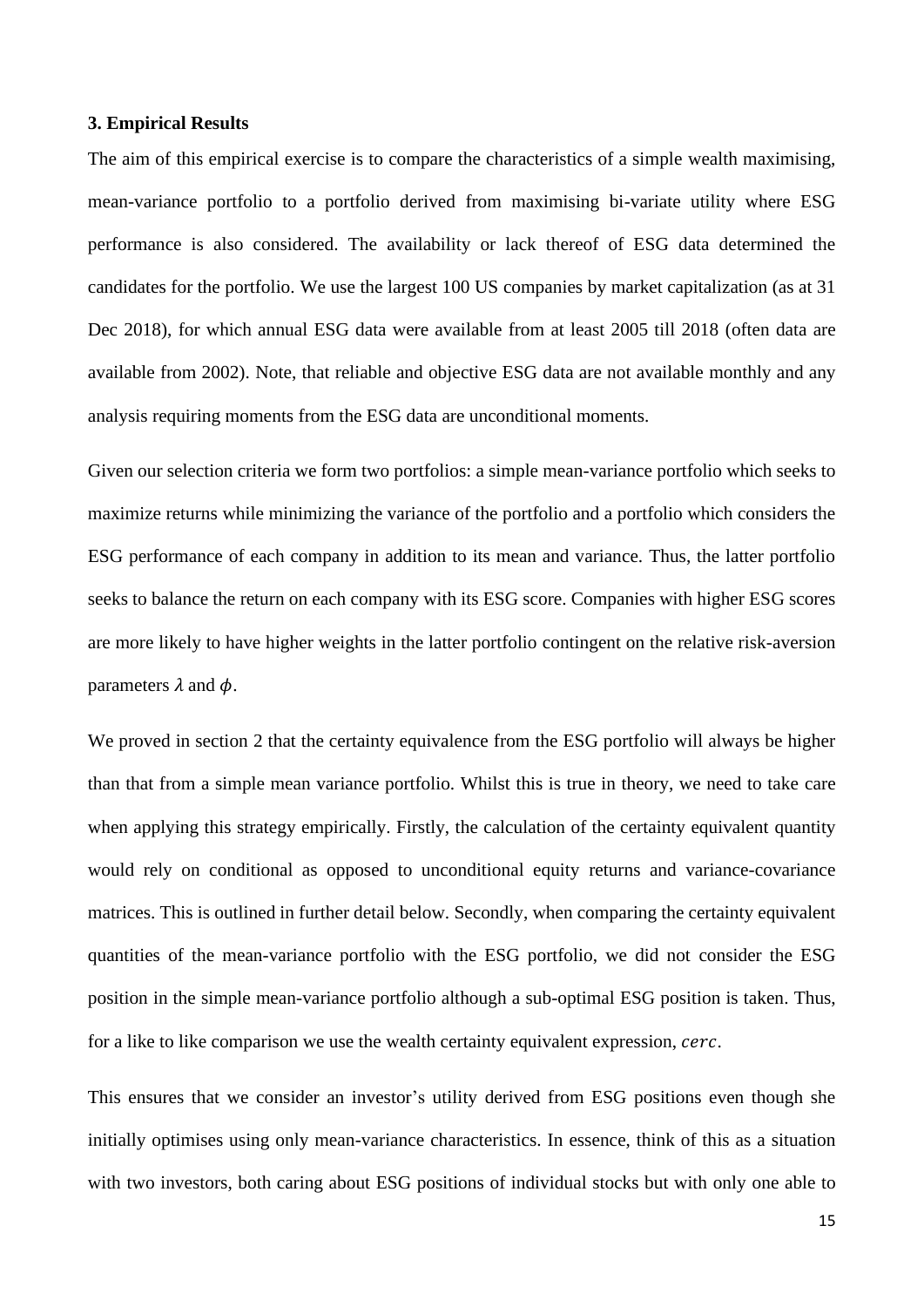optimise with regards to ESG performance as well as mean-variance while the other is only able to optimise with regards to mean-variance (due to unavailability of our proposed methodology). Thus, our approach allows the incorporation of ESG performance within a utility maximising portfolio optimisation framework, rather than picking the best performing ESG stocks on a somewhat ad-hoc basis. By selecting the ESG risk aversion parameter  $\phi$ , we ensure that the selected portfolio correctly balances the investor's return and ESG preferences. Through our empirical exercise, we can analyse if the optimisation strategy will have worked in practice and compare the respective portfolio returns and certainty equivalents.

We use returns as opposed to levels data for optimisation, i.e. monthly/annual return on each company and the annual percentage change in the ESG score of the company.<sup>3</sup> While monthly stock price data on each of the 100 companies in the sample are available from January 2000 (and usually from before), ESG data are only available from 2002 and that too on an annual as opposed to monthly basis. We use a rolling window of 100 months to compute the weights for both portfolios. For the mean variance portfolio, the weights are derived using equation 3 and for the ESG portfolio, we use a general form of the portfolio maximisation problem based on equation 8.

As mentioned before, while the mean return vector and the variance-covariance matrix for stock returns are conditional and based on 100 monthly observations, the moments for the ESG portfolio in particular the variance-covariance matrix of ESG changes  $\Omega_z$ , the covariance matrix of ESG and stock returns, H and the mean change in ESG  $\mu_z$ , are unconditional moments calculated on data from 2002-2018 since ESG data is not yet available on a monthly or quarterly basis. Alternatively, we could have used a simpler version of the portfolio optimisation problem that relies only the ESG risk aversion parameter  $\phi$  i.e. equation (5). This would not require using any of the unconditional

<sup>&</sup>lt;sup>3</sup> Our model does allow us to use ESG levels after normalising– these results are available upon request.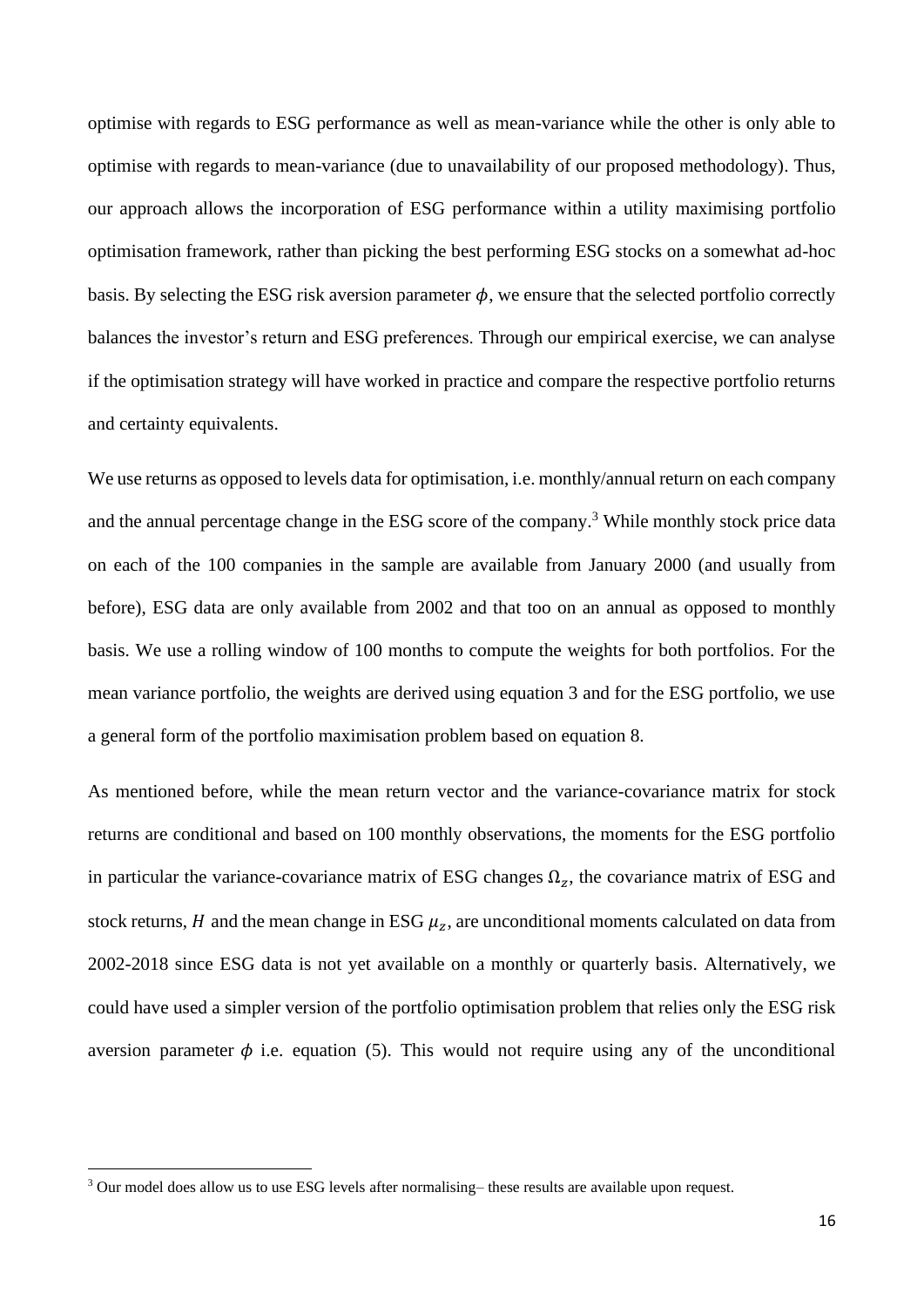moments; our approach ensures that we use all the first and second moment information contained in the ESG data to form our portfolio.

Note that the formulae derived in section 2 do not include a no-shorting condition. Inclusion of a noshorting condition would require a numerical as opposed to an analytical solution, so we impose noshorting and normalisation conditions as follows. All negative weights, once computed, are assumed to be 0 as we do not allow any short positions in the portfolio. The remaining positive weights are then normalised using the simple formula:  $w_{i,norm} = w_i / \sum_{i=1}^n w_i$ , where  $w_{i,norm}$  is the normalised weight of stock  $i$  in the portfolio and  $w_i$  represents the non-normalised positive or 0 weight. Once the portfolio weights have been derived and normalised, we compute the forward-looking portfolio return using the  $101<sup>st</sup>$  period's equity return and the variance-covariance matrix from the  $53<sup>rd</sup>$  to  $101<sup>st</sup>$  period. To enable comparison, the certainty equivalent value, *cerc*, for both portfolios is computed using the formula below:

$$
cerc = w'\mu + \delta w'\mu_z - \frac{1}{2}\lambda w'\Omega w - \frac{1}{2}\phi \delta w'\Omega_z w - \phi w'Hw
$$

The rolling window is then moved forward by 1 period and the steps repeated. Using the above steps for our 100 stocks and data for 228 months starting from January 2000, we are able to obtain portfolio weights for all 100 companies in each period, forward looking returns and certainty equivalents for 128 periods which form the basis of comparison across the two portfolios.

Since the portfolio weights for mean-variance portfolio only depend on the parameter  $\lambda$ , we fix the value of  $\lambda$  at 10 and change  $\phi$  to analyse the impact of including ESG considerations while optimising our portfolio. Recall that  $\lambda$  represents the investor's risk aversion towards financial returns and  $\phi$  represents their risk aversion towards ESG performance. For two different investors a change in ESG of say 10% would yield different portfolio weight changes if their respective  $\phi$  parameters are different. If  $\phi$  is high, the investor may change the portfolio weights more than if  $\phi$  were low, assuming that  $\lambda$  and the return characteristics of the relevant company do not change. In table 1, we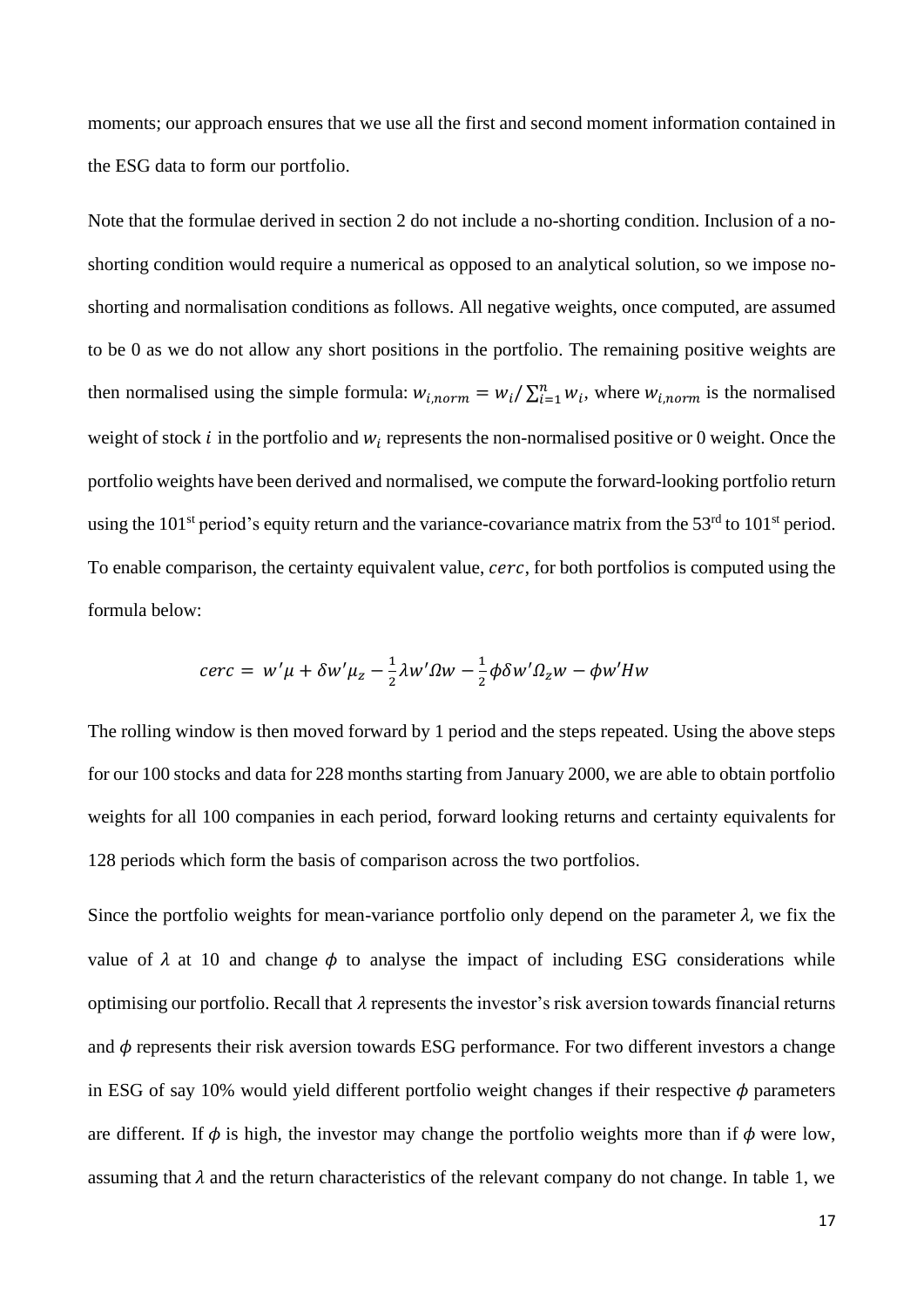report the average monthly return over the 128 period rolling window, of both portfolios  $\mu_{mv}$ ,  $\mu_{esg}$ , the risk aversion parameters  $\lambda$  and  $\phi$ , the Herfindahl indices for both portfolios and the average difference in certainty equivalent returns across the 128 months. The Herfindahl indices tell us about the diversification within a portfolio and are computed using the expression:  $HHI = \sum_{i=1}^{100} w_i^2$ . The index has a value between 0 and 1 and a higher value implies a more concentrated portfolio.

| $\lambda$ ; $\phi$ | $\mu_{mv}$ , $\mu_{ESG}$ | $HHI_{mv}HHI_{ESG}$ | $cerc_{esg} - cerc_{mv}$ |
|--------------------|--------------------------|---------------------|--------------------------|
| 10; 2              | $0.78\%; 0.83\%$         | 0.0115; 0.0119      | 0.0017                   |
| 10; 5              | 0.78%;0.85%              | 0.0115; 0.0113      | 0.0069                   |
| 10;8               | $0.78\%$ ; 0.85%         | 0.0115; 0.0121      | 0.0160                   |
| 10;10              | $0.78\%$ ; 0.77%         | 0.0115; 0.0118      | 0.0344                   |
| 10;15              | $0.78\%$ ; 0.92%         | 0.0115; 0.0123      | 0.1136                   |
| 10;20              | 0.78%;0.87%              | 0.0115; 0.0131      | 0.2533                   |

**Table 1: Certainty Equivalent difference and HHI for MV and ESG portfolios.** 

As evident from table 1, our theoretical results are strengthened by our empirical exercise. Despite using conditional values and forward-looking attributes, we note that the certainty equivalent difference is always positive implying that an investor who values both ESG performance and portfolio return, will derive a higher utility from an optimisation approach that incorporates both ESG performance and equity return characteristics rather than a simple mean-variance approach. We also note that the certainty equivalence difference increases as risk aversion towards ESG performance increases. This is in line with our expectations, as an investor starts caring more about ESG performance than portfolio return, portfolio weights formed on the basis of ESG performance will yield much higher utility than those that do not. Although we can interpret the difference as a return,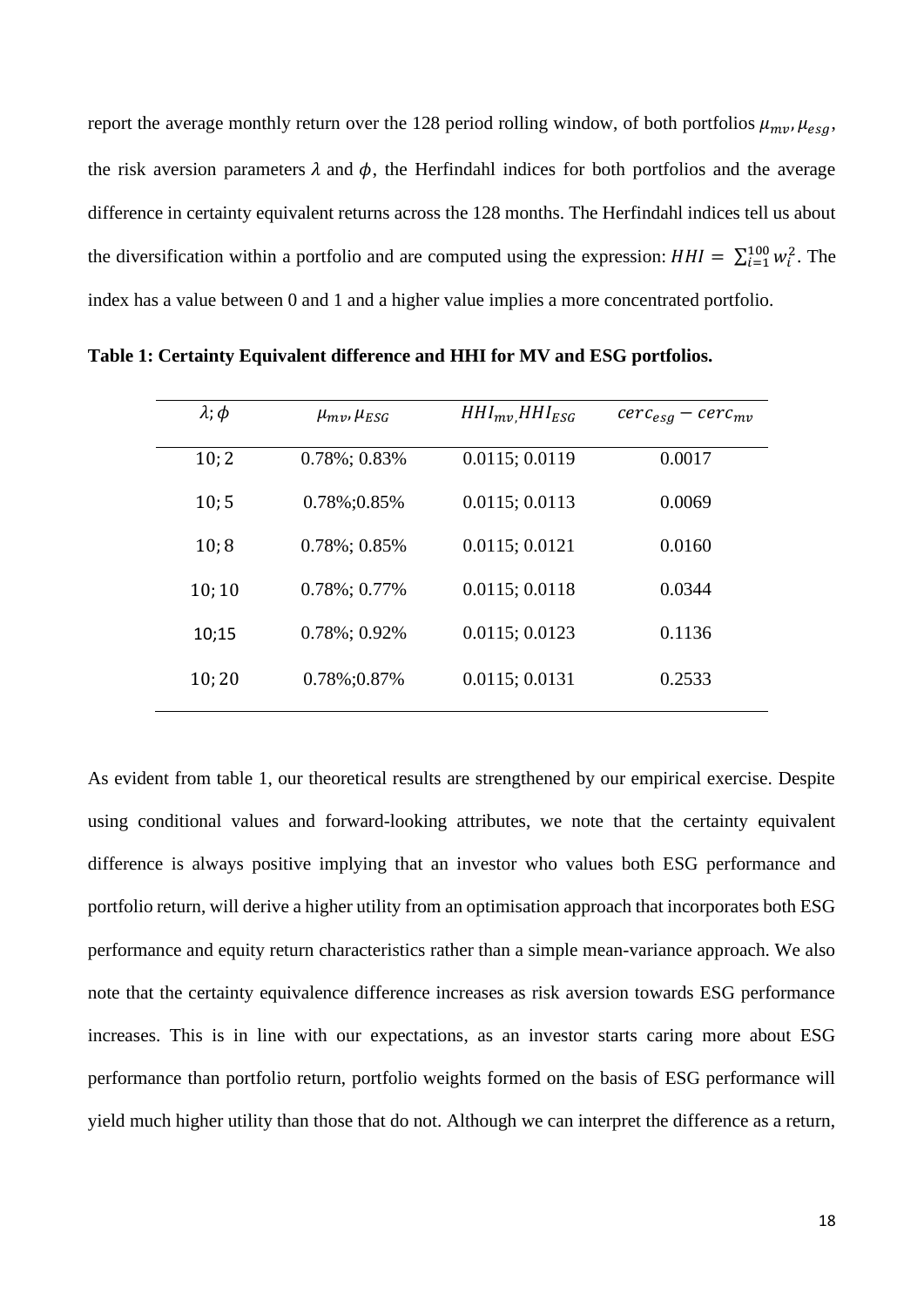it is worth noting that the computation of the certainty equivalents includes a measure for ESG performance growth and is not a conventional financial return.

A rather surprising outcome from our analysis is the average return performance of both portfolios. Although in proposition 1, While there is no clear pattern, we note that in all but one case, the ESG portfolio yields a higher average monthly return than the mean-variance portfolio.

This is in contrast to the theoretical predictions of Corollary 1 and suggests to us that including nonstandardised measures of ESG, together with capturing the dependence of ESG and returns, leads to qualitatively different solutions. We return to this point in the conclusion. The effect is maximised when  $\phi$  is 1.5 times  $\lambda$  but this may be specific to the data at hand rather than a more generalised result.

Thus, an investor using our optimisation strategy would have, on average, achieved a higher financial return as well as a higher certainty equivalent return. The Herfindahl indices do not show a pattern either although the mean-variance portfolio appears to be more diversified in most cases, suggesting that the ESG optimised portfolio tends to concentrate more in equities with better ESG and return performance. The differences, however, do not appear to be significant. Different values of  $\lambda$  do not alter the qualitative results although the quantitative results, only for the Certainty equivalent calculation are scaled differently. We do not report these but can make them available upon request for specific values of  $\lambda$  and  $\phi$ .

In table 2 we report average portfolio weights for both portfolios for the 128-month period for the 10 largest companies in the sample (the full sample is reported in Appendix 1) when the return risk aversion parameter  $\lambda$  is set to a value of 10.<sup>4</sup> For the ESG portfolio, we report average weights for  $\phi = 2$ ,  $\phi = 10$  and  $\phi = 20$  to understand how the average weights evolve as risk aversion towards ESG performance increases. To aid analysis, we also report the average annualized return and average ESG score growth of the stocks in columns 2 and 3. Column 4 reports the correlation between the

<sup>&</sup>lt;sup>4</sup> Tables corresponding to different values of  $\lambda$  and  $\phi$  are available upon request.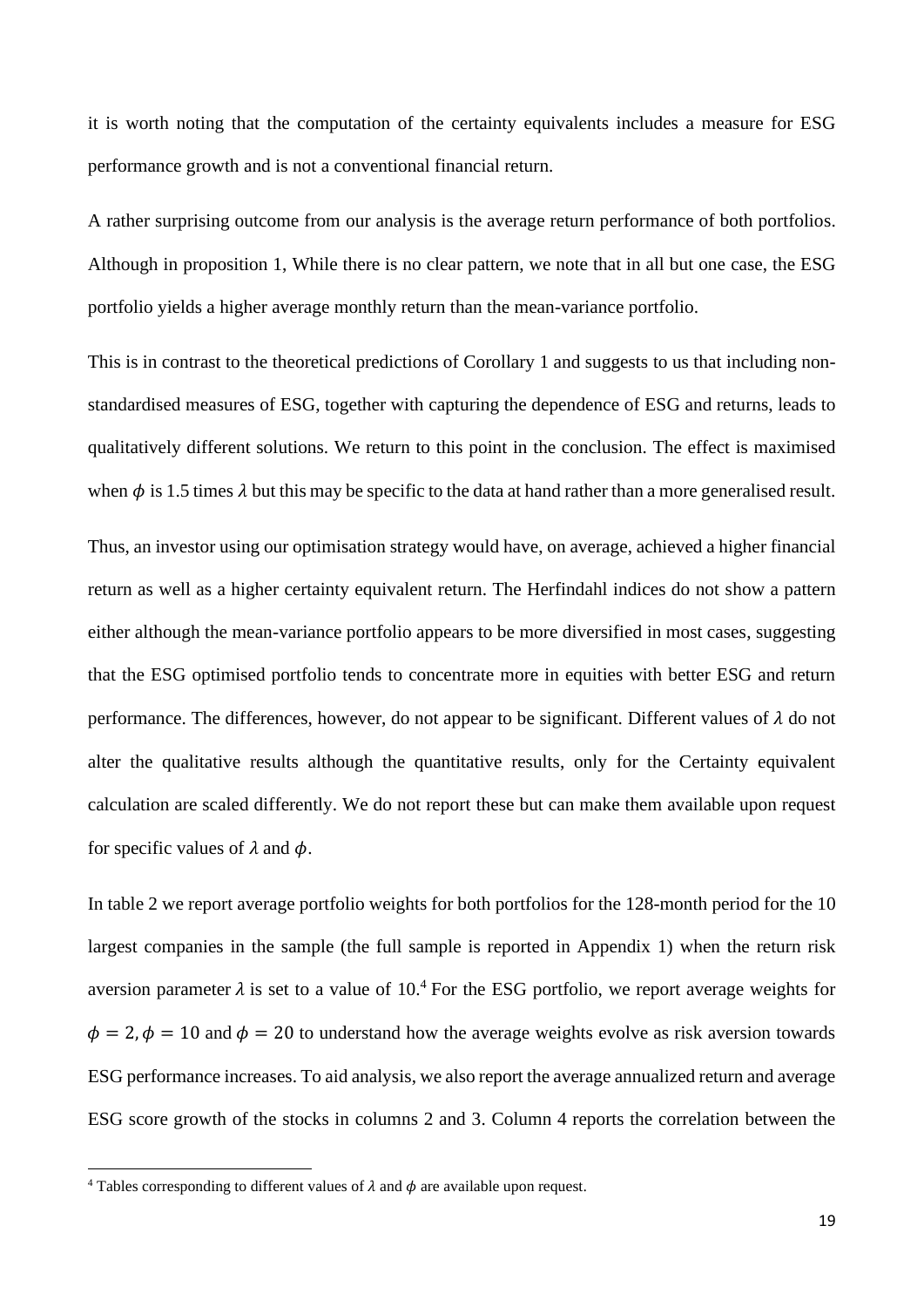company's stock return and ESG score growth, h. Columns 5-8 report the optimised weights based on our analytical methodology. The reported weights are average weights of the stock over the 128 month period.  $\mu_i$  represents the average annualised return of stock *i* over the sample period,  $\mu_{i,eg}$ represent the average growth in ESG score (annual),  $\overline{w}_{i, portfolio}$  represents the average weight in stock *i* over the 128 month period for the respectively portfolio.

It is worth mentioning that some very large US companies are missing from this analysis due to nonavailability of their ESG data either due to reporting issues or because they were incorporated very late in the sample and thus did not meet the selection criteria. An overall pattern is difficult to decipher from the table below since our optimisation methodology prioritises both wealth and ESG attributes of a company. Their interaction is also important through the covariance matrix  $H$  and thus, clear patterns do not always emerge.

Analysis on the basis of return and ESG growth alone is not sufficient since our optimization strategy also considers cross-correlations between different companies' returns and ESG score growth respectively which are not reported below, but the results do allow us to make some general comments. Firstly, we note that a higher than average return (11.8%) and a higher than average growth in ESG score (3.4%) often corresponds to a higher weight in the ESG portfolios (e.g. Amazon, United Health Group, Thermo Fisher etc) although there are some exceptions (likely due to high volatility across returns or ESG scores).

Secondly, we notice the impact of incorporating ESG changes in the optimisation procedure. For some companies (e.g. J. P Morgan Chase, Verizon, Comcast) a lower mean return but a higher ESG score growth can translate into a higher portfolio share in the bi-variate, ESG portfolio. The opposite is also true, a higher mean return but slower ESG score growth, can lead to lower weights in the ESG portfolio compared to the wealth oriented, mean-variance portfolio (e.g. Procter & Gamble, Chevron, Caterpillar, Danaher to mention a few).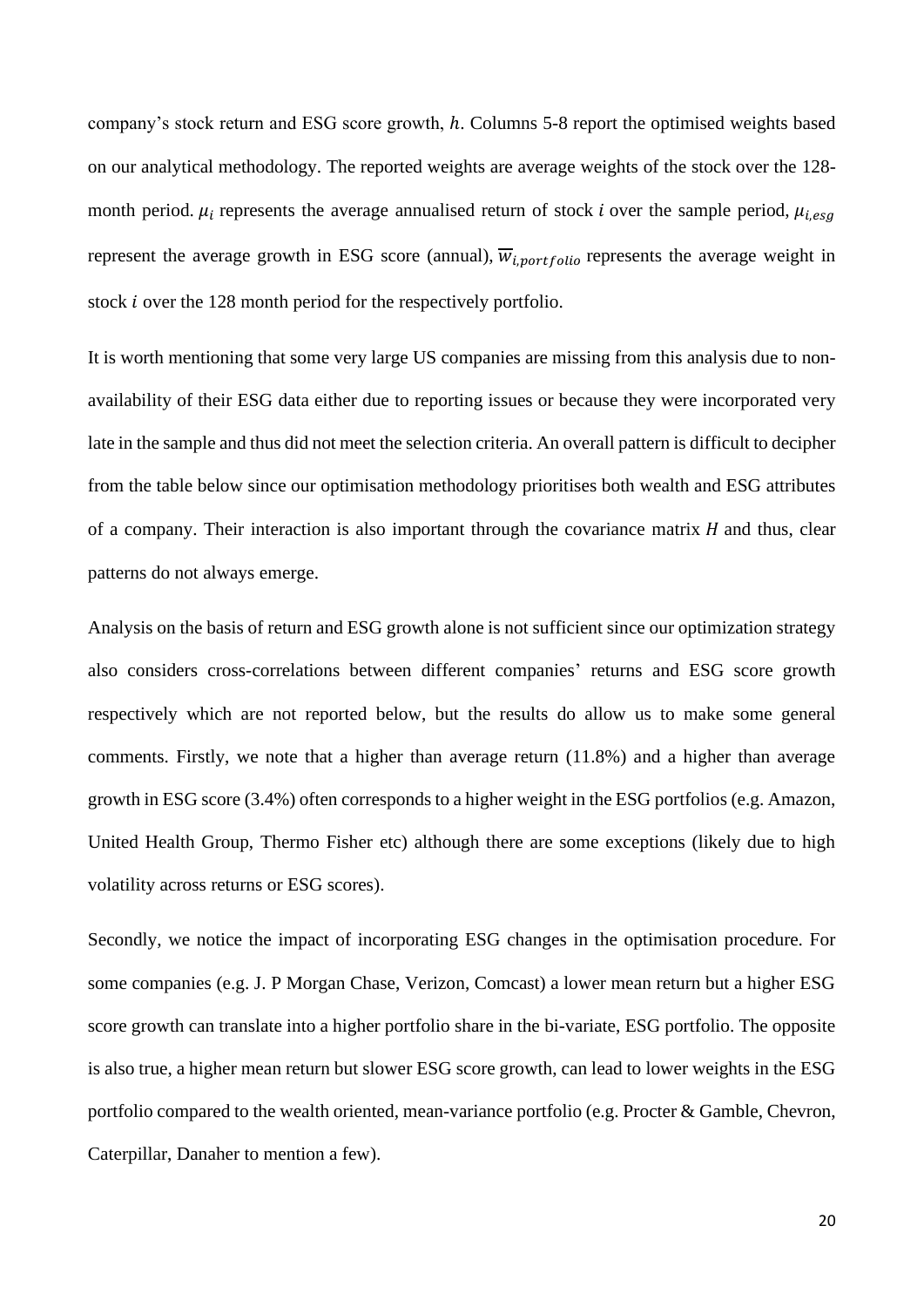There is no general pattern indicating how the weight for each individual equity evolves in ESG portfolios as  $\phi$  changes. The directional changes compared to the mean-variance portfolio are somewhat consistent, but across different ESG portfolios we do not see any particular patterns since there are other factors that play a role in determining weight (namely the volatility of each equity and the covariance between the equity's return and ESG score). Importantly however, we observe that the inclusion of ESG data while selecting stocks for investment can make a significant difference to the composition of the portfolio. For instance, we note an average weight difference of 0.33% for each equity in the ESG portfolio corresponding to  $\phi = 2$ . This increases to an average difference in weights of 0.48% when  $\phi$  increases to 20. This can translate into significantly different return profiles as we noted earlier in this section.

| <b>Name</b>         | $\mu_i$ | $\mu_{i,esg}$ | $h_{ii}$ | $W_{i,m\nu}$ | $W_{i, esg, \phi=2}$ | $W_{i, esg, \phi=10}$ | $W_{i, esg, \phi=20}$ |
|---------------------|---------|---------------|----------|--------------|----------------------|-----------------------|-----------------------|
| Apple               | 39.7%   | 2.2%          | 0.19     | 0.6%         | 0.5%                 | 0.4%                  | 1.0%                  |
| Microsoft           | 8.1%    | 3.3%          | $-0.08$  | 1.3%         | 0.8%                 | 1.1%                  | 1.5%                  |
| Amazon              | 36.6%   | 5.5%          | 0.11     | 0.4%         | 0.7%                 | 0.8%                  | 0.9%                  |
| Johnson & Johnson   | 6.1%    | 0.7%          | 0.04     | 1.7%         | 1.0%                 | 1.9%                  | 0.9%                  |
| JP Morgan Chase     | 6.1%    | 4.5%          | $-0.01$  | 1.1%         | 1.6%                 | 1.5%                  | 1.3%                  |
| Exxon Mobil         | 4.0%    | 1.4%          | $-0.40$  | 0.8%         | 1.4%                 | 1.6%                  | 1.7%                  |
| Alphabet A          | 26.4%   | 2.5%          | $-0.09$  | 0.3%         | 0.5%                 | 0.6%                  | 1.1%                  |
| Walmart             | 2.8%    | 5.8%          | $-0.22$  | 1.0%         | 1.1%                 | 0.5%                  | 0.2%                  |
| United Health Group | 26.0%   | 4.1%          | $-0.02$  | 0.7%         | 0.8%                 | 1.0%                  | 1.0%                  |
| Pfizer              | 3.1%    | 1.6%          | $-0.26$  | 0.8%         | 0.4%                 | 0.6%                  | 1.2%                  |

Table 2: Average company weights in MV and ESG portfolios  $\lambda = 10$ 

In summary, we note a difference in optimal portfolio weights when ESG is considered as a direct source of utility in portfolio optimization. This results in a higher utility for investors who value ESG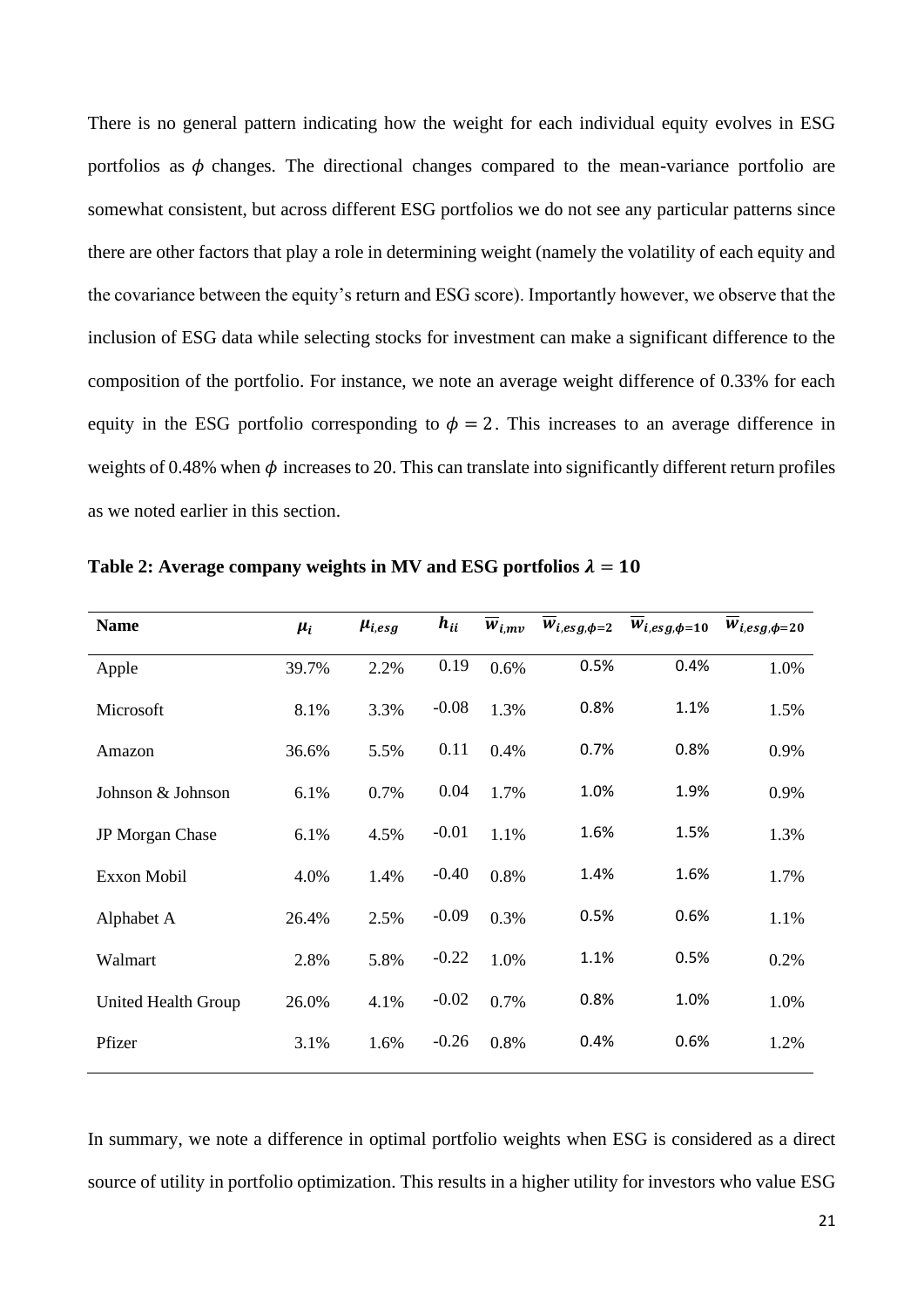performance as shown in table 1; often, this does not come at the cost of return performance. While portfolio optimization is more complex and requires the inclusion of more considerations than the simple mean-variance problem that we have used here for comparison, our analysis does provide a framework for the explicit inclusion of ESG performance and analytical formulae that allows for additional analysis.

#### **5. CONCLUSION**:

Fund managers are typically interested in the attributes of various stocks which they normalise by setting the mean to zero and the variance to one and often relating rankings to a normal distribution curve. These are used to determine portfolio weights such that they feed either into expected rates of return, the risk of individual assets or both. However, the theory behind conventional asset management is based upon maximising the expected utility of wealth. Special cases of this approach lead to mean-variance analysis and this or some variant of this is the dominant approach in quantitative portfolio construction. Extra variables will enter the picture either as terms in expressions for conditional first or second moments or, occasionally via constraints in optimisation.

Our paper is among the first to empirically explore the role of ESG as a source of direct utility to investors through our methodology which forms the main contribution in this article. In our study, we treat ESG as an element of the bivariate utility function of the investor as opposed to an exogenous factor determining conditional moments of equity returns. This allowed us to disentangle the impact of risky ESG on certainty-equivalence from the impact of risky wealth. By so doing, we contribute to the literature by presenting a novel model for investors' utility when ESG is directly valued by investors as well as their own wealth.

In Section 2, we derived analytical results which show that considering ESG in a bivariate setting improves the utility of the optimising investor compared to the investor who does not incorporate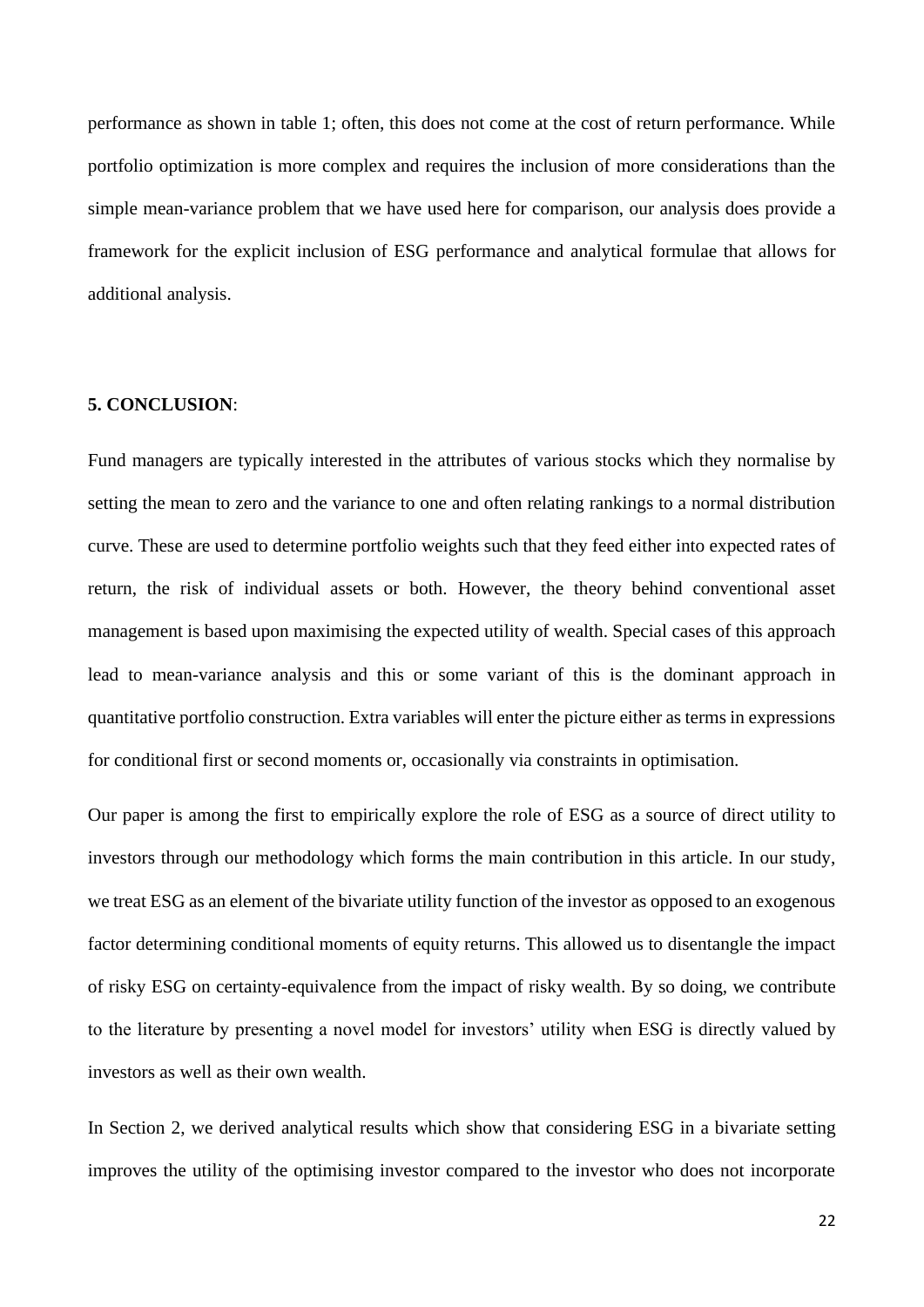ESG directly. This approach may be of interest for investment and asset managers who have previously relied on indirect methods of including ESG in portfolio construction. When put to an empirical test for a US -based data set in Section 3, our empirical results supported our analytical approach.

The results confirm our analytical findings and, as expected, the certainty equivalent quantities for our bivariate utility always exceed the certainty equivalent quantity of a mean-variance utility. This is an important result in this literature as it highlights that investors may be holding sub-optimal portfolios even if the certainty equivalent derived from ESG is assumed to be zero. Additionally, the conditional average returns of a rolling portfolio constructed with the bivariate optimisation weights were often greater than the conditional average returns of a mean-variance portfolio. We recognize that this was not guaranteed by our analytical results and may vary for different samples. Since corollary 1 suggests the opposite, albeit in a simplified setting, this is a caveat that conclusions will depend upon the measurement of ESG and the modelling of its joint distribution with returns.

There remain challenges to adopting this approach on a wider scale coming from the recording and reporting of ESG data and more precise modelling of investor attitudes towards ESG. It will be valuable to have investor survey data with responses comparing the relative importance of returns versus ESG to better model bivariate utility, thereby allowing us to measure  $\phi$  more accurately. We expect this to vary considerably by age, occupation, and political leaning. Similarly, ESG reporting needs to be standardised, made consistent and transparent to encourage its adoption by smaller companies; as has been advocated by the big four accounting firms (Tett, 2020). This will allow for approaches like ours to better capture investor sentiment and to form portfolios that are more representative of investor preferences, enabling truly responsible investments.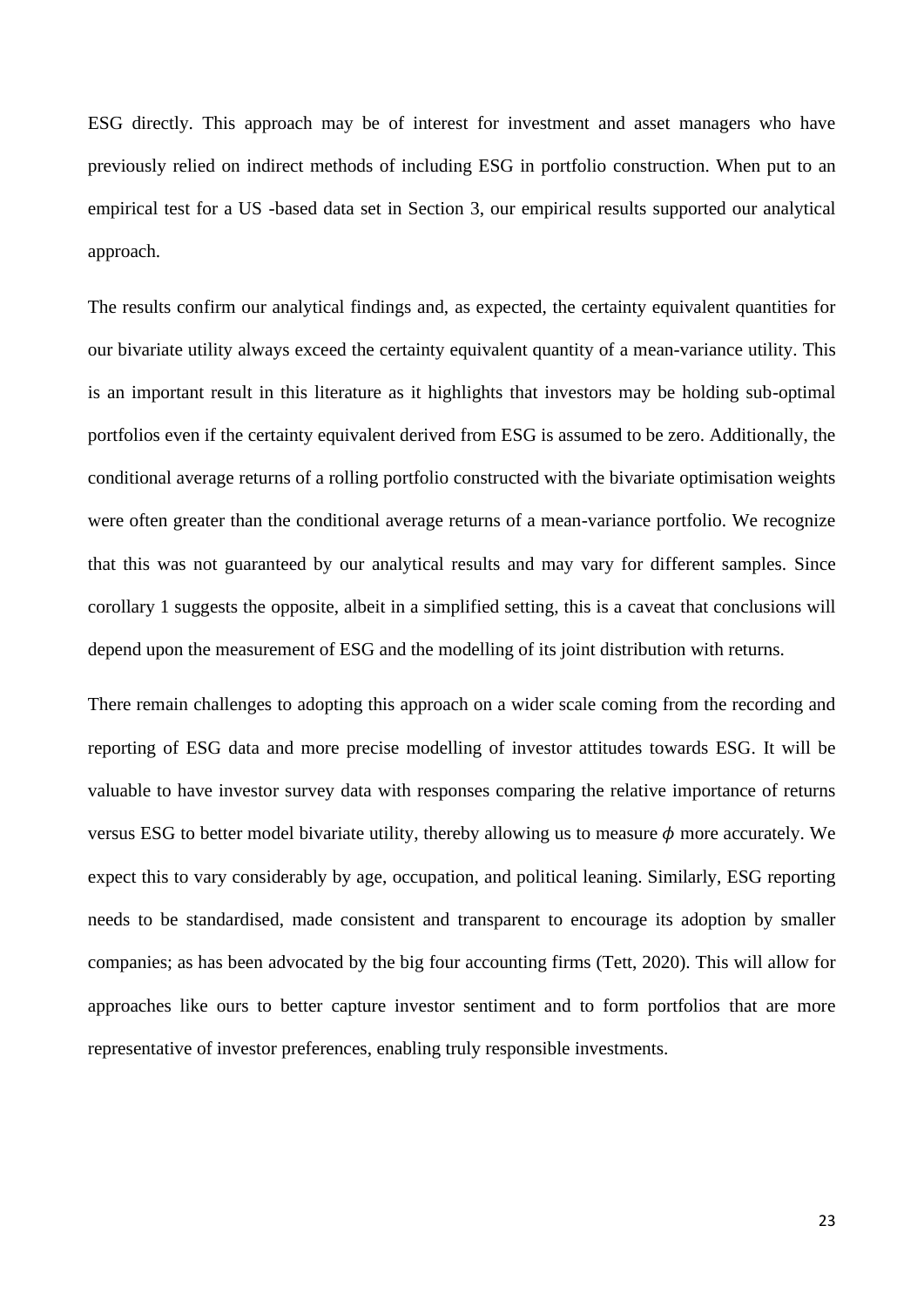### **APPENDIX:**

Table A-1: Average company weights in MV and ESG portfolios  $\lambda = 10$ 

| <b>Name</b>                   | $\mu_i$ | $\mu_{i, e \underline{s} \underline{g}}$ | $\overline{w}_{i,\underline{mv}}$ | $\overline{w}_{i, \text{esg}, \phi=2}$ | $\overline{w}_{i, esg, \phi=10}$ | $\overline{w}_{i, esg, \phi=20}$ |
|-------------------------------|---------|------------------------------------------|-----------------------------------|----------------------------------------|----------------------------------|----------------------------------|
| Apple                         | 39.7%   | 2.2%                                     | 0.6%                              | 0.5%                                   | 0.4%                             | 1.0%                             |
| Microsoft                     | 8.1%    | 3.3%                                     | 1.3%                              | 0.8%                                   | 1.1%                             | 1.5%                             |
| Amazon                        | 36.6%   | 5.5%                                     | 0.4%                              | 0.7%                                   | 0.8%                             | 0.9%                             |
| Johnson & Johnson             | 6.1%    | 0.7%                                     | 1.7%                              | 1.0%                                   | 1.9%                             | 0.9%                             |
| JP Morgan Chase               | 6.1%    | 4.5%                                     | 1.1%                              | 1.6%                                   | 1.5%                             | 1.3%                             |
| Exxon mobil                   | 4.0%    | 1.4%                                     | 0.8%                              | 1.4%                                   | 1.6%                             | 1.7%                             |
| Alphabet A                    | 26.4%   | 2.5%                                     | 0.3%                              | 0.5%                                   | 0.6%                             | 1.1%                             |
| Walmart                       | 2.8%    | 5.8%                                     | 1.0%                              | 1.1%                                   | 0.5%                             | 0.2%                             |
| <b>United Health Group</b>    | 26.0%   | 4.1%                                     | 0.7%                              | 0.8%                                   | 1.0%                             | 1.0%                             |
| Pfizer                        | 3.1%    | 1.6%                                     | 0.8%                              | 0.4%                                   | 0.6%                             | 1.2%                             |
| <b>Bank of America</b>        | 7.1%    | 1.0%                                     | 1.1%                              | 0.8%                                   | 0.8%                             | 0.8%                             |
| Verizon                       | 1.2%    | 8.0%                                     | 0.7%                              | 2.0%                                   | 1.3%                             | 1.9%                             |
| Wells Fargo & Co              | 5.9%    | 11.5%                                    | 1.9%                              | 1.4%                                   | 1.6%                             | 1.8%                             |
| Procter & Gamble              | 3.5%    | 1.5%                                     | 1.8%                              | 1.1%                                   | 0.4%                             | 0.3%                             |
| Chevron                       | 6.5%    | 0.7%                                     | 1.9%                              | 1.0%                                   | 1.5%                             | 0.9%                             |
| Berkshire Hathaway A          | 10.7%   | 2.0%                                     | 1.2%                              | 1.0%                                   | 0.9%                             | 2.0%                             |
| AT&T                          | $-1.1%$ | 6.0%                                     | 0.9%                              | 0.7%                                   | 1.0%                             | 1.1%                             |
| Intel                         | 6.2%    | 0.6%                                     | 0.6%                              | 0.8%                                   | 0.6%                             | 0.8%                             |
| Coca Cola                     | 3.7%    | 1.7%                                     | 1.4%                              | 0.9%                                   | 1.5%                             | 0.5%                             |
| Cisco                         | 4.2%    | 2.2%                                     | 0.8%                              | 0.9%                                   | 0.5%                             | 0.3%                             |
| Merck & Company               | 4.2%    | 0.3%                                     | 1.2%                              | 1.1%                                   | 0.8%                             | 1.1%                             |
| Boeing                        | 16.8%   | 2.0%                                     | 1.0%                              | 0.7%                                   | 0.9%                             | 1.7%                             |
| Home Depot                    | 9.1%    | 2.3%                                     | 1.0%                              | 0.7%                                   | 1.1%                             | 1.0%                             |
| Oracle                        | 5.8%    | 5.1%                                     | 0.9%                              | 0.7%                                   | 0.5%                             | 1.0%                             |
| <b>Walt Disney</b>            | 10.0%   | 0.9%                                     | 0.9%                              | 1.3%                                   | 1.1%                             | 0.7%                             |
| Comcast                       | 7.6%    | 5.7%                                     | 0.6%                              | 1.2%                                   | 1.2%                             | 1.7%                             |
| Pepsi Co                      | 7.2%    | 2.2%                                     | 1.9%                              | 1.5%                                   | 1.9%                             | 1.2%                             |
| Citigroup                     | $-1.9%$ | 3.7%                                     | 0.4%                              | 0.7%                                   | 0.6%                             | 0.7%                             |
| Mcdonald's                    | 10.7%   | 1.5%                                     | 1.1%                              | 1.0%                                   | 1.2%                             | 1.3%                             |
| <b>Abbot Labs</b>             | 9.8%    | 0.9%                                     | 1.0%                              | 1.2%                                   | 1.5%                             | 1.6%                             |
| Medtronic                     | 7.3%    | 2.4%                                     | 1.2%                              | 0.7%                                   | 0.7%                             | 0.7%                             |
| <b>AMGEN</b>                  | 8.2%    | 4.4%                                     | 0.8%                              | 0.7%                                   | 1.1%                             | 1.0%                             |
| Eli Lily                      | 4.8%    | 3.1%                                     | 0.9%                              | 1.2%                                   | 1.2%                             | 2.2%                             |
| 3M                            | 9.4%    | 1.0%                                     | 1.1%                              | 1.5%                                   | 1.6%                             | 0.9%                             |
| Adobe (NAS)                   | 21.4%   | 1.9%                                     | 0.5%                              | 0.8%                                   | 0.8%                             | 1.1%                             |
| <b>International Bus.Mchs</b> | 2.9%    | 1.1%                                     | 1.3%                              | 1.4%                                   | 2.0%                             | 0.8%                             |
| <b>Accenture Class A</b>      | 11.9%   | 5.9%                                     | 0.9%                              | 1.4%                                   | 0.9%                             | 0.5%                             |
| <b>Union Pacific</b>          | 16.4%   | 3.2%                                     | 0.7%                              | 1.4%                                   | 0.9%                             | 1.6%                             |
| <b>United Technologies</b>    | 8.4%    | 0.9%                                     | 1.7%                              | 0.8%                                   | 1.2%                             | 0.5%                             |
| Altria Group                  | 15.3%   | 2.0%                                     | 1.3%                              | 1.5%                                   | 1.4%                             | 1.1%                             |
| Honeywell International       | 8.0%    | 5.0%                                     | 1.1%                              | 0.8%                                   | 0.6%                             | 0.7%                             |
| <b>CVS</b> Health             | 10.1%   | 6.2%                                     | 1.0%                              | 0.4%                                   | 1.2%                             | 0.6%                             |
| Nike 'B'                      | 16.0%   | 3.3%                                     | 1.0%                              | 0.5%                                   | 1.4%                             | 0.5%                             |
| <b>Costco Wholesae</b>        | 9.9%    | 1.9%                                     | 0.8%                              | 1.6%                                   | 1.0%                             | 1.5%                             |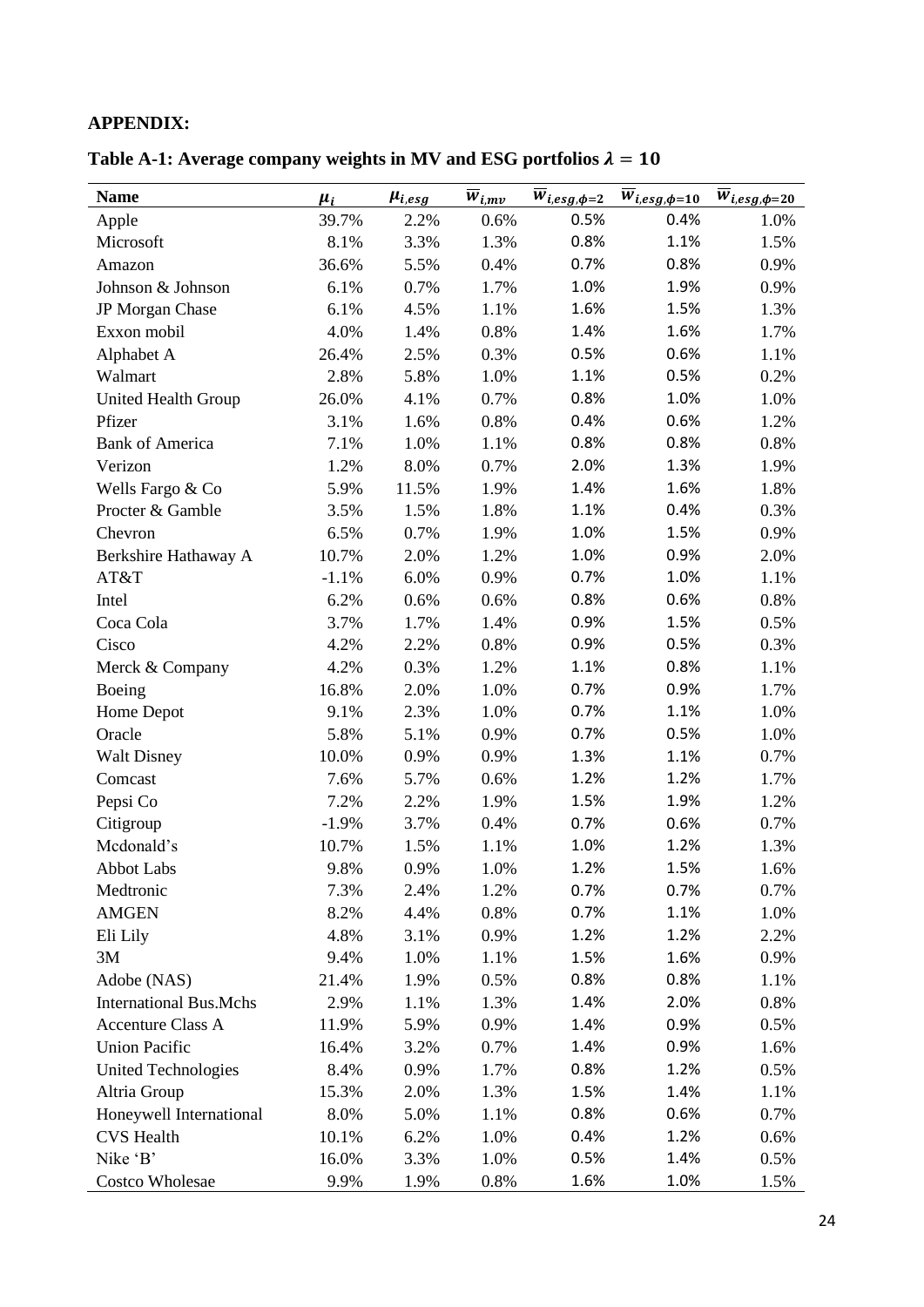| Thermo Fisher Scientific    | 20.5%   | 5.2%    | 0.9% | 1.0% | 1.1% | 2.7% |
|-----------------------------|---------|---------|------|------|------|------|
| <b>American Express</b>     | 9.9%    | 1.9%    | 0.7% | 0.6% | 1.3% | 1.8% |
| <b>Nextera Energy</b>       | 13.4%   | 1.8%    | 1.2% | 1.9% | 1.7% | 1.7% |
| <b>NVIDIA</b>               | 51.3%   | 6.3%    | 0.5% | 0.4% | 0.6% | 0.6% |
| <b>Texas Instruments</b>    | 10.2%   | 1.0%    | 1.0% | 1.1% | 0.8% | 1.0% |
| <b>Bristol Myers Squib</b>  | 2.3%    | $-0.5%$ | 1.7% | 1.3% | 1.4% | 0.4% |
| <b>Gilead Sciences</b>      | 25.8%   | 5.8%    | 1.2% | 0.9% | 0.8% | 0.5% |
| <b>Lockheed Martin</b>      | 16.2%   | 6.4%    | 0.8% | 0.7% | 0.8% | 0.4% |
| Starbucks                   | 25.9%   | 1.3%    | 0.7% | 0.9% | 0.7% | 0.7% |
| <b>US</b> Bancorp           | 5.4%    | 3.8%    | 0.7% | 1.2% | 1.4% | 0.7% |
| Conoco Philips              | 9.2%    | 2.8%    | 1.9% | 1.5% | 1.7% | 1.6% |
| <b>Morgan Stanley</b>       | 5.7%    | 4.1%    | 1.0% | 0.8% | 0.8% | 0.5% |
| <b>Walgreens Boots</b>      |         |         |      |      |      |      |
| Alliance                    | 7.2%    | 3.7%    | 0.8% | 0.9% | 0.4% | 0.5% |
| Anthem                      | 18.6%   | 2.2%    | 0.8% | 0.7% | 0.6% | 0.7% |
| Caterpillar                 | 13.3%   | 0.8%    | 0.8% | 0.7% | 0.6% | 0.5% |
| Qualcomm                    | 1.8%    | 5.7%    | 0.6% | 0.3% | 0.3% | 0.1% |
| <b>United Parcel Ser B</b>  | 3.1%    | 1.5%    | 1.9% | 1.2% | 1.1% | 1.8% |
| <b>American Tower</b>       | 22.3%   | 3.4%    | 0.8% | 0.7% | 0.4% | 0.3% |
| Goldman Sachs GP            | 10.0%   | 3.1%    | 1.1% | 0.9% | 1.3% | 1.2% |
| Danaher                     | 15.4%   | 1.9%    | 1.8% | 0.6% | 0.6% | 0.5% |
| Lowe's Companies            | 13.8%   | 3.8%    | 0.9% | 1.0% | 1.2% | 1.4% |
| <b>General Electric</b>     | $-5.0%$ | 4.5%    | 0.9% | 1.6% | 0.4% | 0.3% |
| <b>Becton Dickinson</b>     | 13.1%   | 2.3%    | 1.0% | 0.6% | 0.9% | 1.5% |
| <b>CME</b> Group            | 33.5%   | 7.6%    | 0.4% | 0.5% | 0.4% | 0.3% |
| Mondelez International      | 4.8%    | 5.4%    | 0.8% | 1.3% | 0.9% | 1.3% |
| Stryker                     | 14.6%   | 2.3%    | 1.1% | 0.9% | 1.0% | 0.8% |
| Biogen                      | 19.2%   | 6.3%    | 0.6% | 0.7% | 0.5% | 0.4% |
| Duke Energy                 | 6.4%    | 4.1%    | 1.6% | 1.4% | 1.4% | 2.2% |
| Chubb                       | 15.4%   | 3.7%    | 0.9% | 0.8% | 1.1% | 1.1% |
| Automatic Data Proc.        | 7.2%    | 3.9%    | 1.2% | 1.6% | 1.2% | 1.5% |
| <b>EOG</b> Res              | 25.8%   | 5.7%    | 0.5% | 1.1% | 1.2% | 0.7% |
| Schlumberger                | 7.4%    | 2.4%    | 0.7% | 0.5% | 0.6% | 0.5% |
| PNC Finl.Svs.Gp.            | 7.5%    | 6.9%    | 0.9% | 1.4% | 1.0% | 1.3% |
| <b>Simon Property Group</b> | 13.7%   | 1.8%    | 1.3% | 1.0% | 0.7% | 0.5% |
| <b>CSX</b>                  | 17.0%   | 6.0%    | 1.2% | 0.6% | 0.5% | 0.8% |
| Charles Schwab              | 7.0%    | 1.5%    | 0.9% | 0.8% | 0.4% | 0.3% |
| Colgate-Palmolive           | 4.0%    | 3.0%    | 1.0% | 1.8% | 1.0% | 1.3% |
| <b>CIGNA</b>                | 20.2%   | 5.5%    | 0.8% | 1.0% | 0.9% | 0.5% |
| <b>TJX</b>                  | 18.6%   | 3.5%    | 1.4% | 1.5% | 0.5% | 0.1% |
| Allergan                    | 12.9%   | 3.4%    | 0.6% | 0.7% | 1.0% | 0.9% |
| <b>FEDEX</b>                | 10.2%   | 6.6%    | 1.1% | 1.2% | 1.2% | 1.9% |
| <b>INTUIT</b>               | 12.6%   | 4.5%    | 0.5% | 0.9% | 0.5% | 0.7% |
| Occidental PTL.             | 12.2%   | 1.5%    | 1.1% | 1.4% | 2.0% | 2.7% |
| <b>Boston Scientific</b>    | 14.2%   | 5.6%    | 0.5% | 0.6% | 0.5% | 1.1% |
| <b>Dominion Energy</b>      | 8.7%    | 4.7%    | 1.1% | 0.8% | 1.7% | 1.2% |
| Raytheon 'B'                | 11.1%   | 4.4%    | 0.9% | 0.8% | 1.1% | 0.5% |
| S&P Global                  | 12.6%   | 5.6%    | 0.8% | 0.9% | 1.7% | 0.6% |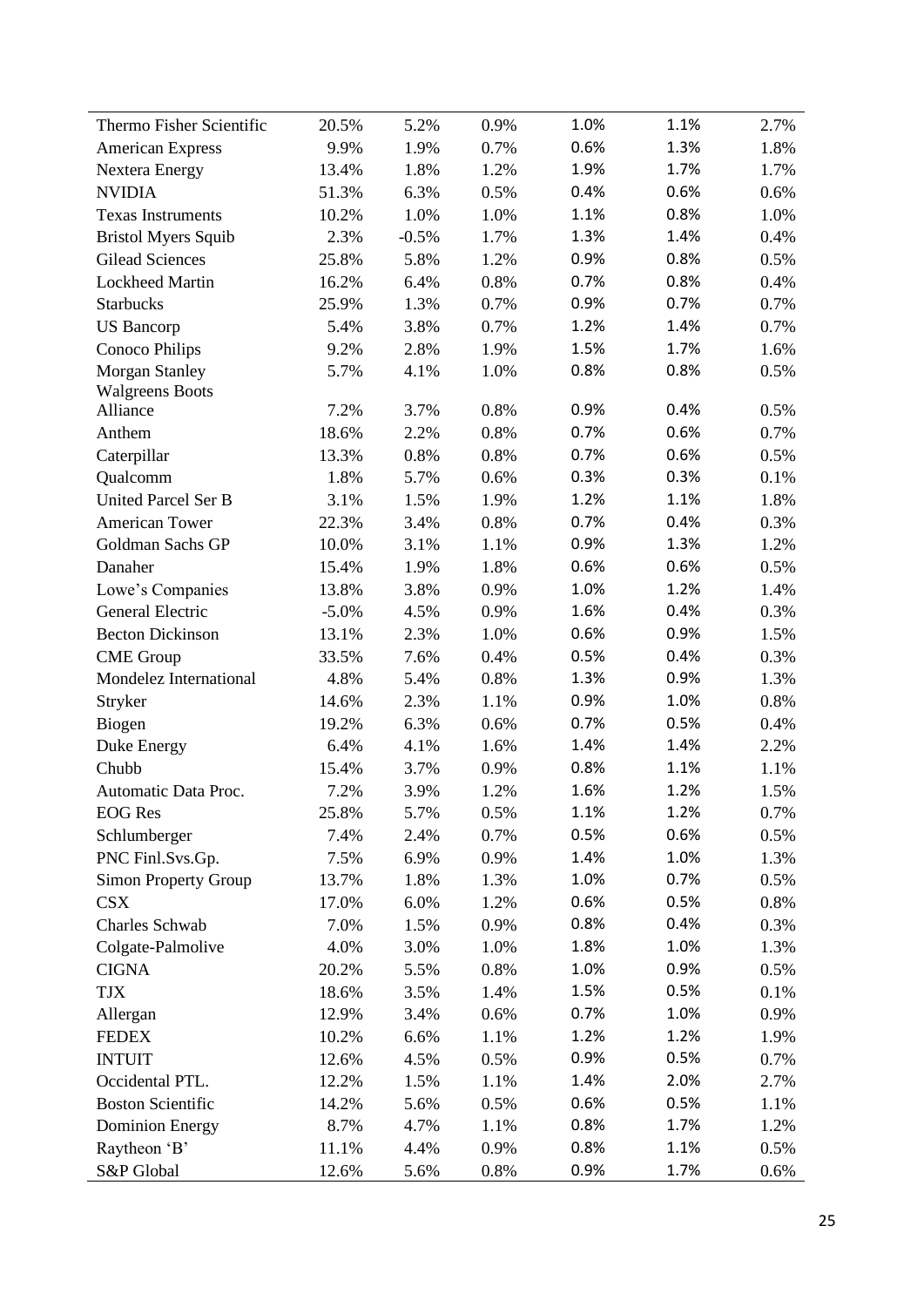| <b>Bank of New York</b> |       |      |         |      |      |      |
|-------------------------|-------|------|---------|------|------|------|
| Mellon                  | 4.0%  | 4.1% | $0.9\%$ | 0.9% | 1.8% | 1.6% |
| Celgene                 | 26.0% | 4.0% | 0.5%    | 0.6% | 0.5% | 0.5% |
| <b>General Dynamics</b> | 11.9% | 2.7% | 1.0%    | 1.3% | 1.0% | 1.3% |
| Southern                | 6.8%  | 1.7% | 2.3%    | 3.4% | 1.6% | 1.6% |
| Crown Castle            | 21.4% | 0.8% | 1.0%    | 0.5% | 0.5% | 0.2% |
| Deere                   | 15.8% | 1.7% | 0.9%    | 1.1% | 1.0% | 1.0% |
| Parker Hannifin         | 12.1% | 4.6% | 1.0%    | 1.2% | 1.3% | 0.9% |
| <b>ECOLAB</b>           | 12.4% | 2.7% | 1.0%    | 0.9% | 0.8% | 1.1% |
| <b>EXELON</b>           | 9.3%  | 1.6% | 1.2%    | 0.8% | 1.1% | 0.9% |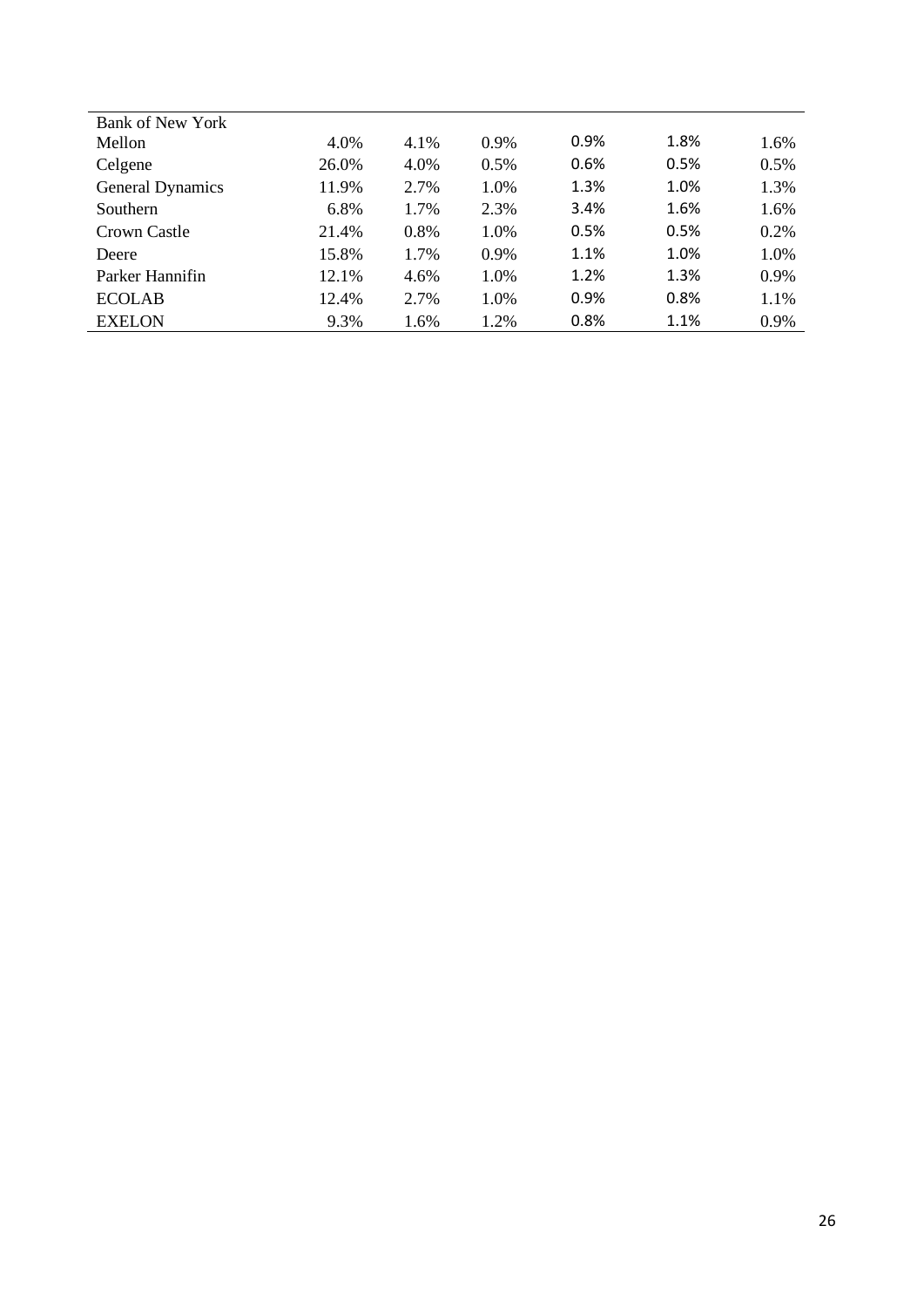#### **References**

Albuquerque, R., Koskinen, Y. and Zhang, C., 2019. Corporate social responsibility and firm risk: Theory and empirical evidence. *Management Science*, *65*(10), pp.4451-4469.

Albuquerque, R., and Koskinen, Y. and Yang, S. and Zhang, C. 2020. Love in the Time of COVID-19: The Resiliency of Environmental and Social Stocks (April 2020). Unpublished Working Paper.

Cao, J., Titman, S., Zhan, X. and Zhang, W. 2020. ESG Preference, Institutional Trading, and Stock Return Patters. Unpublished Working Paper.

Corbage, C. 2001. On bivariate risk premia, *Theory and Decision*, 50, pp. 29-31.

DeMiguel, V, Uppal, R and Garlappi, L. 2009. Optimal versus naive diversification: how inefficient is the 1/N portfolio strategy? *Review of Financial Studies*, 22 (5), pp. 1915-1953

Dorfleitner, G., Kreuzer, C. and Sparrer, C., 2020. ESG controversies and controversial ESG: about silent saints and small sinners. *Journal of Asset Management*, 21(5), pp.1-20.

Edmans, A., 2011. Does the stock market fully value intangibles? Employee satisfaction and equity prices. *Journal of Financial Economics*, 101 (3), pp. 621-640.

Giese, G., Lee, L.E., Melas, D., Nagy, Z. and Nishikawa, L. 2019. Foundations of ESG investing: how ESG affects equity valuation, risk, and performance. *The Journal of Portfolio Management*, *45*(5), pp.69-83.

Henriksson, R., Livnat, J., Pfeifer, P. and Stumpp, M. 2019. Integrating ESG in portfolio construction. *The Journal of Portfolio Management*, *45*(4), pp.67-81.

Hirschman, Albert O. 1964. The Paternity of an Index. *The American Economic Review*, 54 (5), pp. 761-762.